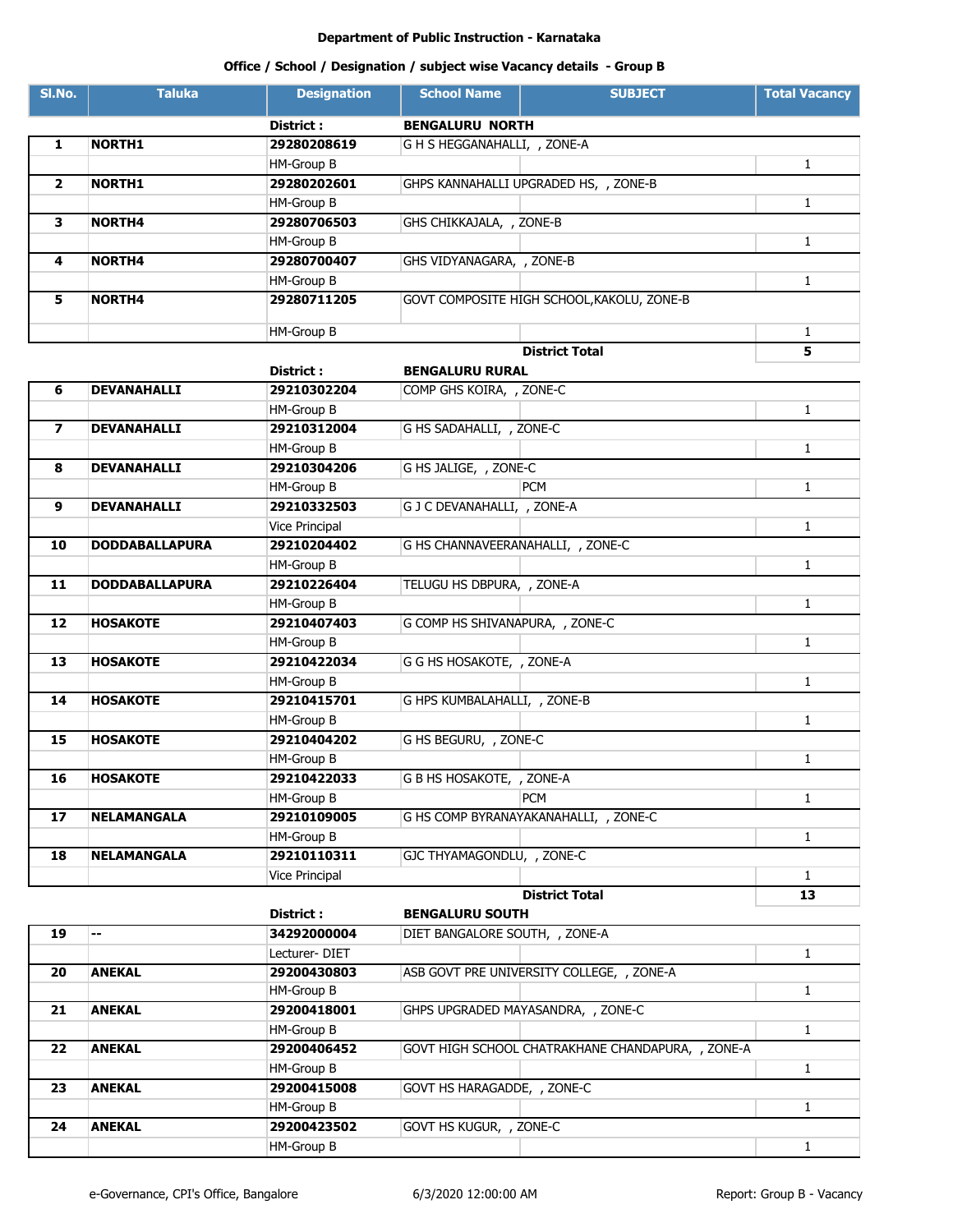| 25 | <b>ANEKAL</b>      | 29200401119       | GOVT HS SARJAPURA, , ZONE-B                          |              |
|----|--------------------|-------------------|------------------------------------------------------|--------------|
|    |                    | HM-Group B        |                                                      | $\mathbf{1}$ |
| 26 | <b>ANEKAL</b>      | 29200400203       | GHS SABMANGALA, , ZONE-C                             |              |
|    |                    | <b>HM-Group B</b> | <b>PCM</b>                                           | $\mathbf{1}$ |
| 27 | SOUTH1             | 29200140401       | GHS TIPPAGONDANHALLI, , ZONE-C                       |              |
|    |                    | HM-Group B        |                                                      | $\mathbf{1}$ |
| 28 | SOUTH <sub>2</sub> | 29200802825       | GOVT HIGH SCHOOL ARALEPETE T.C.M.RAYANROAD, , ZONE-A |              |
|    |                    | HM-Group B        |                                                      | $\mathbf{1}$ |
| 29 | SOUTH <sub>2</sub> | 29200802826       | GOVT HIGH SCHOOL URDU BARLANETCMRAYANROAD, , ZONE-A  |              |
|    |                    | HM-Group B        |                                                      | $\mathbf{1}$ |
| 30 | SOUTH3             | 29200901737       | GHS BERETANA AGRAHARA, , ZONE-A                      |              |
|    |                    | HM-Group B        |                                                      | $\mathbf{1}$ |
| 31 | SOUTH3             | 29200904006       | GHS KONAPPANA AGRAHARA, , ZONE-A                     |              |
|    |                    | HM-Group B        |                                                      | $\mathbf{1}$ |
| 32 | SOUTH3             | 29200911303       | GUHS TANK GARDEN, , ZONE-A                           |              |
|    |                    | <b>HM-Group B</b> |                                                      | $\mathbf{1}$ |
| 33 | SOUTH4             | 29200310131       | GHS BILISHIVALE, , ZONE-A                            |              |
|    |                    | HM-Group B        |                                                      | $\mathbf{1}$ |
| 34 | SOUTH4             | 29200311755       | GHS DODDAANEKUNDI, , ZONE-A                          |              |
|    |                    | HM-Group B        |                                                      | $\mathbf{1}$ |
| 35 | SOUTH4             | 29200309507       | GHS KADUSONNAPPANAHALLI, , ZONE-B                    |              |
|    |                    | HM-Group B        |                                                      | $\mathbf{1}$ |
| 36 | SOUTH4             | 29200310155       | GJC HOODI, , ZONE-A                                  |              |
|    |                    | HM-Group B        |                                                      | $\mathbf{1}$ |
| 37 | SOUTH4             | 29200301953       | GJC VARTHURU, , ZONE-A                               |              |
|    |                    | <b>HM-Group B</b> |                                                      | $\mathbf{1}$ |
|    |                    |                   | <b>District Total</b>                                | 19           |

|                  | District:     | <b>CHIKKABALLAPURA</b>                             |              |  |
|------------------|---------------|----------------------------------------------------|--------------|--|
| --               | 34292900010   | DIET CHIKKABALLAPURA, , ZONE-A                     |              |  |
|                  | Lecturer-DIET | CRAFT-TAILORING                                    | $\mathbf{1}$ |  |
| <b>BAGEPALLY</b> | 29290113407   | GOVERNMENT HIGH SCHOOL NALLAGUTTAPALLI, , ZONE-C   |              |  |
|                  | HM-Group B    |                                                    | $\mathbf{1}$ |  |
| <b>BAGEPALLY</b> | 29290112306   | GOVERNMENT HIGH SCHOOL MITTEMARI, , ZONE-C         |              |  |
|                  | HM-Group B    |                                                    | $\mathbf{1}$ |  |
| 41 BAGEPALLY     | 29290103013   | GOVERNMENT HIGH SCHOOL CHAKAVELU, , ZONE-C         |              |  |
|                  | HM-Group B    |                                                    | $\mathbf{1}$ |  |
| <b>BAGEPALLY</b> | 29290109103   | GOVERNMENT HIGH SCHOOL KANAGAMAKALAPALLI, , ZONE-C |              |  |
|                  | HM-Group B    |                                                    | $\mathbf{1}$ |  |
| <b>BAGEPALLY</b> | 29290112005   | GOVERNMENT HIGH SCHOOL MARGANUKUNTE, , ZONE-C      |              |  |
|                  | HM-Group B    |                                                    | $\mathbf{1}$ |  |
| <b>BAGEPALLY</b> | 29290115008   | GOVERNMENT HIGH SCHOOL PALYAKERE, , ZONE-C         |              |  |
|                  | HM-Group B    |                                                    | $\mathbf{1}$ |  |
| <b>BAGEPALLY</b> | 29290123602   | GOVERNMENT GIRLS HIGH SCHOOL BAGEPALLI, , ZONE-A   |              |  |
|                  | HM-Group B    |                                                    | $\mathbf{1}$ |  |
| <b>BAGEPALLY</b> | 29290106908   | GOVERNMENT HIGH SCHOOL GULUR, , ZONE-C             |              |  |
|                  | HM-Group B    |                                                    | $\mathbf{1}$ |  |
| <b>BAGEPALLY</b> | 29290115510   | GOVERNMENT HIGH SCHOOL PATHAPALYA, , ZONE-C        |              |  |
|                  | HM-Group B    |                                                    | $\mathbf{1}$ |  |
| <b>BAGEPALLY</b> | 29290119901   | GOVERNMENT HIGH SCHOOL THIMAMPALLI, , ZONE-C       |              |  |
|                  | HM-Group B    |                                                    | $\mathbf{1}$ |  |
| <b>BAGEPALLY</b> | 29290102011   | GOVERNMENT HIGH SCHOOL BILLUR, , ZONE-C            |              |  |
|                  | HM-Group B    |                                                    | $\mathbf{1}$ |  |
| <b>BAGEPALLY</b> | 29290103418   | GOVERNMENT HIGH SCHOOL CHELUR, , ZONE-C            |              |  |
|                  | HM-Group B    |                                                    | $\mathbf{1}$ |  |
| <b>BAGEPALLY</b> | 29290106007   | GOVERNMENT HIGH SCHOOL GANTAMVARIPALLI, , ZONE-B   |              |  |
|                  |               |                                                    |              |  |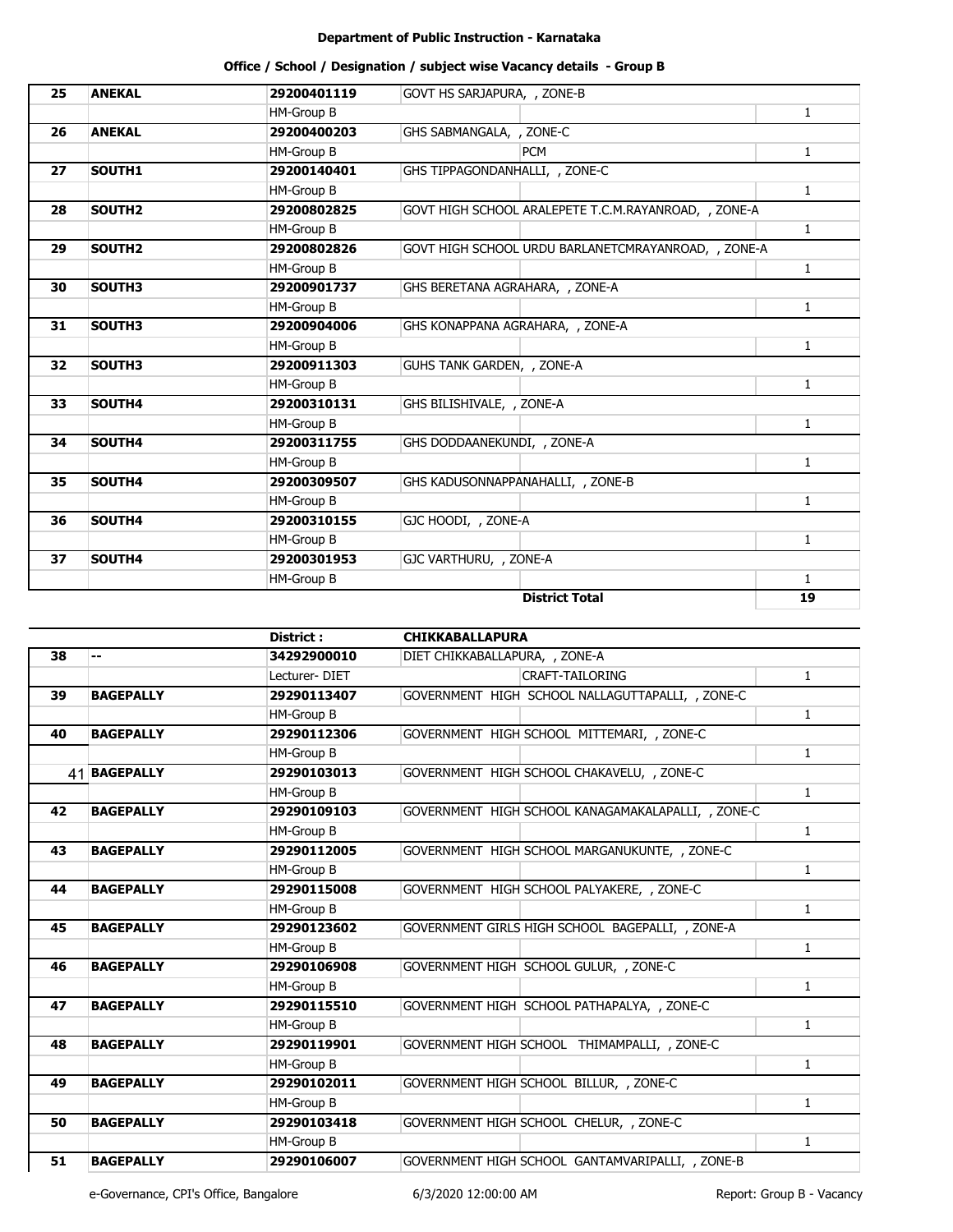|    |                       | <b>HM-Group B</b> |                                                     | $\mathbf{1}$ |
|----|-----------------------|-------------------|-----------------------------------------------------|--------------|
| 51 | <b>BAGEPALLY</b>      | 29290100203       | GOVERNMENT HIGH SCHOOL ACHAGANAPALLI, , ZONE-C      |              |
|    |                       | <b>HM-Group B</b> |                                                     | 1            |
| 52 | <b>BAGEPALLY</b>      | 29290115210       | GOVERNMENT HIGH SCHOOL PARAGODU, , ZONE-C           |              |
|    |                       | <b>HM-Group B</b> |                                                     | $\mathbf{1}$ |
| 53 | <b>BAGEPALLY</b>      | 29290119110       | GOVERNMENT HIGH SCHOOL SOMANATHAPURA, , ZONE-C      |              |
|    |                       | HM-Group B        |                                                     | 1            |
| 54 | <b>BAGEPALLY</b>      | 29290123103       | GOVERNMENT URDU HIGH SCHOOL BAGEPALLI, , ZONE-A     |              |
|    |                       | <b>HM-Group B</b> |                                                     | $\mathbf{1}$ |
| 55 | <b>CHIKKABALLAPUR</b> | 29290328801       | GHS HALEPERESANDRA, , ZONE-C                        |              |
|    |                       | <b>HM-Group B</b> |                                                     | $\mathbf{1}$ |
| 56 | <b>CHIKKABALLAPUR</b> | 29290320903       | GHS REDDYGOLLAVARAHALLI, , ZONE-C                   |              |
|    |                       | <b>HM-Group B</b> |                                                     | $\mathbf{1}$ |
| 57 | <b>CHIKKABALLAPUR</b> | 29290327401       | GJC CHICKABALLAPUR, , ZONE-A                        |              |
|    |                       | <b>HM-Group B</b> |                                                     | $\mathbf{1}$ |
| 58 | <b>CHIKKABALLAPUR</b> | 29290319806       | GJC PERESANDRA, , ZONE-C                            |              |
|    |                       | HM-Group B        |                                                     | $\mathbf{1}$ |
| 59 | <b>CHINTAMANI</b>     | 29290409604       | GHS DODDAGANJUR, , ZONE-B                           |              |
|    |                       | HM-Group B        |                                                     | $\mathbf{1}$ |
| 60 | <b>CHINTAMANI</b>     | 29290428202       | GHS NANDANAHOSAHALLI, , ZONE-C                      |              |
|    |                       |                   |                                                     |              |
|    |                       | <b>HM-Group B</b> |                                                     | $\mathbf{1}$ |
| 61 | <b>CHINTAMANI</b>     | 29290440502       | GHS NEW HIGH SCHOOL, , ZONE-A                       |              |
|    |                       | HM-Group B        |                                                     | $\mathbf{1}$ |
| 62 | <b>CHINTAMANI</b>     | 29290436203       | GHS YAGAVAKOTE, , ZONE-C                            |              |
|    |                       | <b>HM-Group B</b> |                                                     | $\mathbf{1}$ |
| 63 | <b>CHINTAMANI</b>     | 29290401605       | GOVERNMENT HIGH SCHOOL ANOOR, , ZONE-C              |              |
|    |                       | HM-Group B        |                                                     | $\mathbf{1}$ |
| 64 | <b>CHINTAMANI</b>     | 29290404904       | GOVERNMENT HIGH SCHOOL BOORAGAMAKALAHALLI, , ZONE-B |              |
|    |                       | HM-Group B        |                                                     | $\mathbf{1}$ |
| 65 | <b>CHINTAMANI</b>     | 29290415202       | GOVERNMENT HIGH SCHOOL HIREKATTIGENAHALLI, , ZONE-C |              |
|    |                       | <b>HM-Group B</b> |                                                     | $\mathbf{1}$ |
| 66 | <b>CHINTAMANI</b>     | 29290417303       | GOVERNMENT HIGH SCHOOL K RAGUTTAHALLI, , ZONE-C     |              |
|    |                       | <b>HM-Group B</b> |                                                     | $\mathbf{1}$ |
| 67 | <b>GOWRIBIDANUR</b>   | 29290524001       | GGHS KOTE, , ZONE-A                                 |              |
|    |                       | <b>HM-Group B</b> |                                                     | $\mathbf{1}$ |
| 68 | <b>GOWRIBIDANUR</b>   | 29290520701       | GHPS SONNAGANAHALLI, , ZONE-C                       |              |
|    |                       | <b>HM-Group B</b> |                                                     | $\mathbf{1}$ |
| 69 | <b>GOWRIBIDANUR</b>   | 29290506303       | GHS GEDARE, , ZONE-C                                |              |
|    |                       | <b>HM-Group B</b> |                                                     | $\mathbf{1}$ |
| 70 | <b>GOWRIBIDANUR</b>   | 29290508005       | GHS H NAGASANDRA, , ZONE-B                          |              |
|    |                       | <b>HM-Group B</b> |                                                     | $\mathbf{1}$ |
| 71 | <b>GOWRIBIDANUR</b>   | 29290513705       | GHS KURUDI, , ZONE-C                                |              |
|    |                       | <b>HM-Group B</b> |                                                     | $\mathbf{1}$ |
| 72 | <b>GOWRIBIDANUR</b>   | 29290514906       | GHS MANCHENAHALLI, , ZONE-C                         |              |
|    |                       | HM-Group B        |                                                     | $\mathbf{1}$ |
| 73 | <b>GOWRIBIDANUR</b>   | 29290516805       | GHS NAGARAGERE, , ZONE-C                            |              |
|    |                       | HM-Group B        |                                                     | $\mathbf{1}$ |
|    |                       |                   |                                                     |              |
| 74 | <b>GOWRIBIDANUR</b>   | 29290519202       | GHS RAMAPURA, , ZONE-C                              |              |
|    |                       | <b>HM-Group B</b> |                                                     | $\mathbf{1}$ |
| 75 | <b>GOWRIBIDANUR</b>   | 29290500607       | GOVT HIGH SCHOOL ALIPURA, , ZONE-C                  |              |
|    |                       | HM-Group B        |                                                     | $\mathbf{1}$ |
| 76 | <b>GOWRIBIDANUR</b>   | 29290516403       | GOVT HIGH SCHOOL MELYA, , ZONE-C                    |              |
|    |                       | <b>HM-Group B</b> |                                                     | $\mathbf{1}$ |
| 77 | <b>GOWRIBIDANUR</b>   | 29290500405       | GOVT HIGH SCHOOLALAKAPURA, , ZONE-B                 |              |
|    |                       | <b>HM-Group B</b> |                                                     | $\mathbf{1}$ |
| 78 | <b>GUDIBANDA</b>      | 29290611706       | ADARSHA VIDYALAYA GUDIBANDE, , ZONE-C               |              |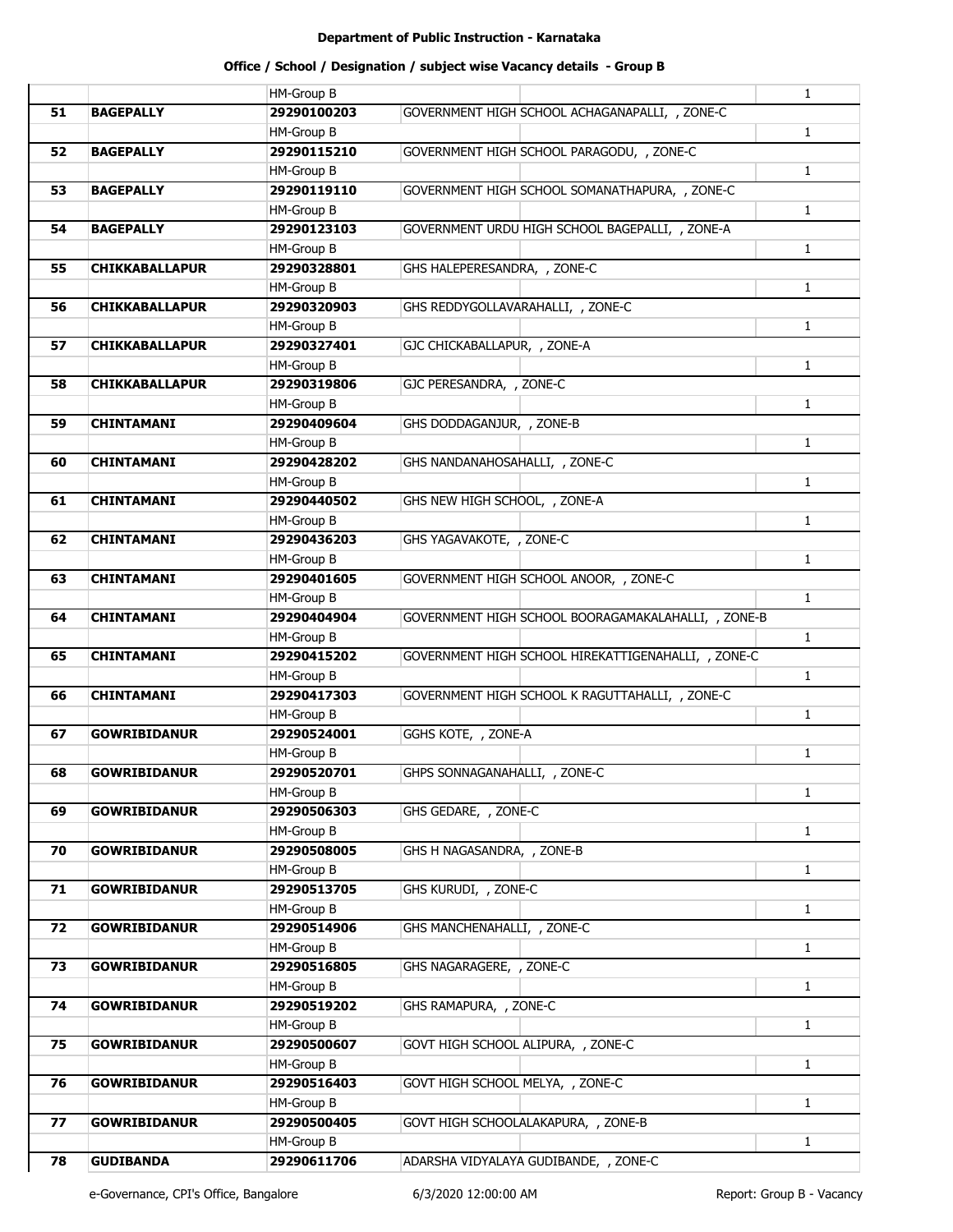# **Office / School / Designation / subject wise Vacancy details - Group B**

|    |                    | <b>HM-Group B</b> |                                                                | $\mathbf{1}$ |
|----|--------------------|-------------------|----------------------------------------------------------------|--------------|
| 79 | <b>GUDIBANDA</b>   | 29290610901       | GGHS GUDIBANDA, , ZONE-A                                       |              |
|    |                    | <b>HM-Group B</b> |                                                                | $\mathbf{1}$ |
| 80 | <b>GUDIBANDA</b>   | 29290603803       | GHS HAMPASANDRA, , ZONE-C                                      |              |
|    |                    | <b>HM-Group B</b> |                                                                | 1            |
| 81 | <b>GUDIBANDA</b>   | 29290607305       | GHS MACHAHALLI, , ZONE-C                                       |              |
|    |                    | <b>HM-Group B</b> |                                                                | $\mathbf{1}$ |
| 82 | <b>GUDIBANDA</b>   | 29290608705       | GHS SOMENAHALLI, , ZONE-C                                      |              |
|    |                    | <b>HM-Group B</b> |                                                                | $\mathbf{1}$ |
| 83 | <b>GUDIBANDA</b>   | 29290609102       | GHS THIRUMANI, , ZONE-C                                        |              |
|    |                    | <b>HM-Group B</b> |                                                                | $\mathbf{1}$ |
| 84 | <b>GUDIBANDA</b>   | 29290609302       | GHS ULLODU, , ZONE-C                                           |              |
|    |                    | <b>HM-Group B</b> |                                                                | $\mathbf{1}$ |
| 85 | <b>GUDIBANDA</b>   | 29290610205       | GHS YALLODU, , ZONE-C                                          |              |
|    |                    | <b>HM-Group B</b> |                                                                | $\mathbf{1}$ |
| 86 | <b>GUDIBANDA</b>   | 29290610902       | GJC GUDIBANDA, , ZONE-A                                        |              |
|    |                    | <b>HM-Group B</b> |                                                                | $\mathbf{1}$ |
| 87 | <b>SIDLAGHATTA</b> | 29291101104       | GHS ANEMADAGU, , ZONE-C                                        |              |
|    |                    | <b>HM-Group B</b> |                                                                | $\mathbf{1}$ |
| 88 | <b>SIDLAGHATTA</b> | 29291103208       | GHS BASETTIHALLI, , ZONE-C                                     |              |
|    |                    | <b>HM-Group B</b> |                                                                | $\mathbf{1}$ |
| 89 | <b>SIDLAGHATTA</b> | 29291108907       | GHS GANJIGUNTE, , ZONE-C                                       |              |
|    |                    | <b>HM-Group B</b> |                                                                | $\mathbf{1}$ |
| 90 | <b>SIDLAGHATTA</b> | 29291112505       | GHS JANGAMAKOTE, , ZONE-C                                      |              |
|    |                    | <b>HM-Group B</b> |                                                                | $\mathbf{1}$ |
| 91 | <b>SIDLAGHATTA</b> | 29291126004       | GHS THIMMASANDRA E, , ZONE-C                                   |              |
|    |                    | <b>HM-Group B</b> |                                                                | $\mathbf{1}$ |
| 92 | <b>SIDLAGHATTA</b> | 29291133201       | GOVERNMENT HIGH SCHOOL DYAVAPPANAGUDI, , ZONE-C                |              |
|    |                    | <b>HM-Group B</b> |                                                                | $\mathbf{1}$ |
| 93 | <b>SIDLAGHATTA</b> | 29291116502       | GOVERNMENT HIGH SCHOOL KUNDALAGURKI, , ZONE-C                  |              |
|    |                    | <b>HM-Group B</b> |                                                                | $\mathbf{1}$ |
| 94 | <b>SIDLAGHATTA</b> | 29291119502       | GOVERNMENT HIGH SCHOOL MUTHUR, , ZONE-C                        |              |
|    |                    | <b>HM-Group B</b> |                                                                | $\mathbf{1}$ |
| 95 | <b>SIDLAGHATTA</b> | 29291121002       | GOVERNMENT HIGH SCHOOL PALICHERLU, , ZONE-C                    |              |
|    |                    | <b>HM-Group B</b> |                                                                | $\mathbf{1}$ |
| 96 | SIDLAGHATTA        | 29291126303       | GOVERNMENT HIGH SCHOOL THUMMANA HALLI, , ZONE-C                |              |
|    |                    | <b>HM-Group B</b> |                                                                | $\mathbf{1}$ |
| 97 | <b>SIDLAGHATTA</b> | 29291107501       | GOVERNMENT HIGHER PRIMARY SCHOOL HIGH SCHOOL DODDA THEKAHALLI, |              |
|    |                    | <b>HM-Group B</b> |                                                                | $\mathbf{1}$ |
| 98 | <b>SIDLAGHATTA</b> | 29291128634       | GUHS SIDLAGHATTA, , ZONE-A                                     |              |
|    |                    | <b>HM-Group B</b> |                                                                | $\mathbf{1}$ |
|    |                    |                   | <b>District Total</b>                                          | 62           |
|    |                    | District:         | <b>CHITRADURGA</b>                                             |              |
| 99 | <b>CHALLAKERE</b>  | 29130212402       | GHPS KAMASAMUDRA, , ZONE-C                                     |              |
|    |                    | HM-Group B        |                                                                | $\mathbf{1}$ |

|     |                   | HM-Group B        |                                              |  |
|-----|-------------------|-------------------|----------------------------------------------|--|
| 100 | <b>CHALLAKERE</b> | 29130221901       | GHS P MAHADEVAURA, , ZONE-C                  |  |
|     |                   | <b>HM-Group B</b> |                                              |  |
| 101 | <b>CHALLAKERE</b> | 29130201106       | GHS R-LAMBHANI HATTY, , ZONE-B               |  |
|     |                   | <b>HM-Group B</b> |                                              |  |
| 102 | <b>CHALLAKERE</b> | 29130202603       | GHS THIMMAPPAIAHNAHALLY, , ZONE-C            |  |
|     |                   | <b>HM-Group B</b> |                                              |  |
| 103 | <b>CHALLAKERE</b> | 29130212101       | GOVERNMENT HIGH SCHOOL KAPARAHALLY, , ZONE-C |  |
|     |                   | <b>HM-Group B</b> |                                              |  |
| 104 | <b>CHALLAKERE</b> | 29130207806       | GOVERNMENT HIGH SCHOOL OBALAPURA, , ZONE-C   |  |
|     |                   | <b>HM-Group B</b> |                                              |  |
| 105 | <b>CHALLAKERE</b> | 29130223302       | GOVERNMENT HTTGHS CHALLAKERE, , ZONE-A       |  |

e-Governance, CPI's Office, Bangalore 6/3/2020 12:00:00 AM Report: Group B - Vacancy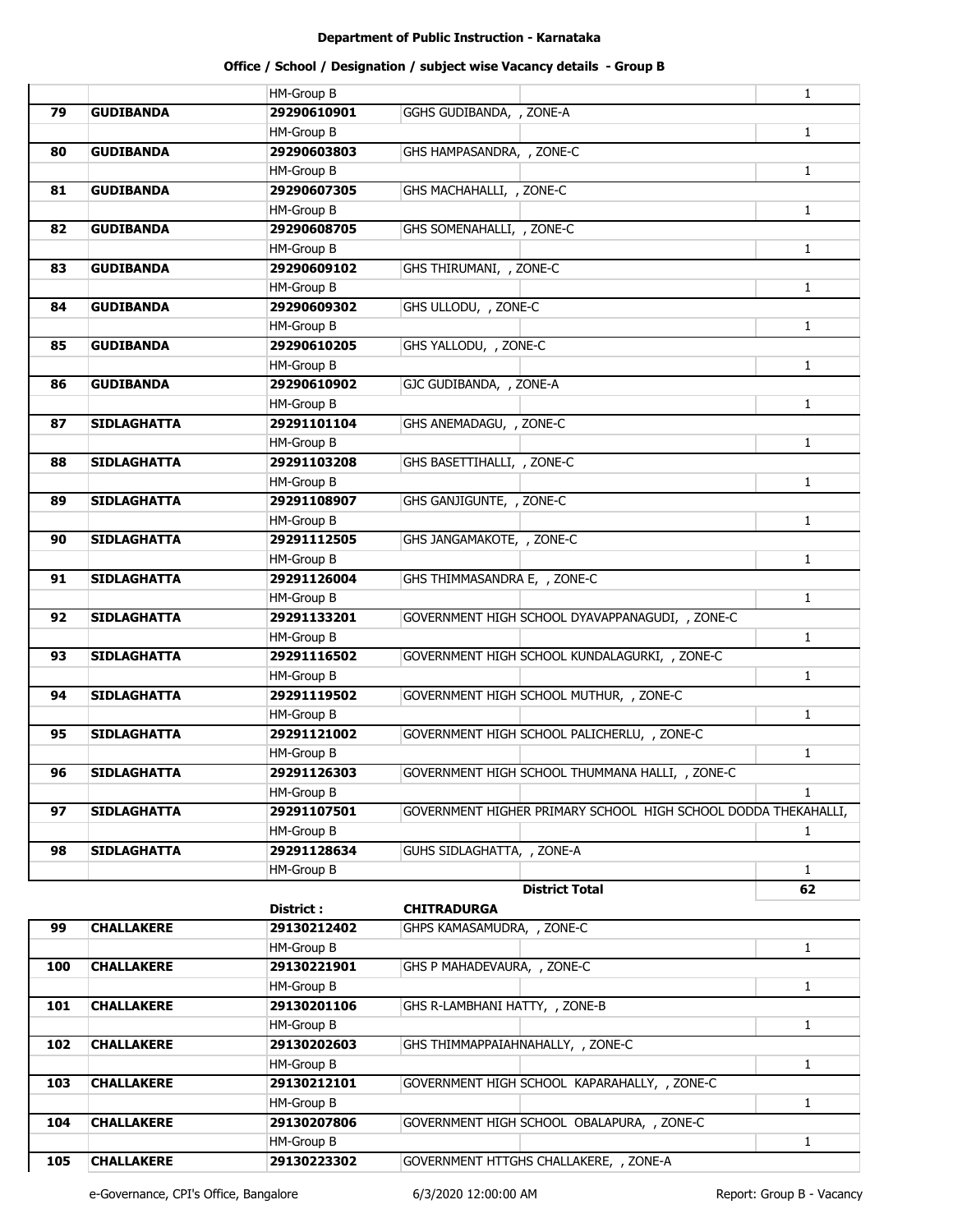# **Office / School / Designation / subject wise Vacancy details - Group B**

|     |                    | HM-Group B     |                                                     | 1            |
|-----|--------------------|----------------|-----------------------------------------------------|--------------|
| 106 | <b>CHITRADURGA</b> | 29130122602    | GHS CHAVALIHALLI.G.HATTI, , ZONE-C                  |              |
|     |                    | HM-Group B     |                                                     | 1            |
| 107 | <b>CHITRADURGA</b> | 29130116603    | GHS IYYANAHALLI KURUBARAHATTI, , ZONE-C             |              |
|     |                    | HM-Group B     |                                                     | 1            |
| 108 | <b>CHITRADURGA</b> | 29130109003    | GHS JN KOTE, , ZONE-C                               |              |
|     |                    | HM-Group B     |                                                     | 1            |
| 109 | <b>CHITRADURGA</b> | 29130113206    | GOVTJU COLLEGE TURUVANURU, , ZONE-C                 |              |
|     |                    | Vice Principal |                                                     | 1            |
| 110 | <b>HIRIYUR</b>     | 29130308303    | GHS IKKANUR, , ZONE-C                               |              |
|     |                    | HM-Group B     |                                                     | 1            |
| 111 | <b>HIRIYUR</b>     | 29130300503    | GHS MD.KOTE, , ZONE-C                               |              |
|     |                    | HM-Group B     |                                                     | $\mathbf{1}$ |
| 112 | <b>HIRIYUR</b>     | 29130306007    | GHS KHANDENAHALLI, , ZONE-C                         |              |
|     |                    | HM-Group B     |                                                     | $\mathbf{1}$ |
| 113 | <b>HIRIYUR</b>     | 29130307302    | GHS V.K GUDDA, , ZONE-C                             |              |
|     |                    | HM-Group B     |                                                     | $\mathbf{1}$ |
| 114 | <b>MOLAKALMUR</b>  | 29130612604    | GOVERNMENT GIRLS HIGH SCHOOL, , ZONE-A              |              |
|     |                    | HM-Group B     |                                                     | $\mathbf{1}$ |
| 115 | <b>MOLAKALMUR</b>  | 29130604604    | GOVERNMENT HIGH SCHOOL DEVASAMUDRA, , ZONE-C        |              |
|     |                    | HM-Group B     |                                                     | $\mathbf{1}$ |
| 116 | <b>MOLAKALMUR</b>  | 29130605204    | GOVERNMNET HIGH SCHOOL JAGIR BUDDENAHALLI, , ZONE-C |              |
|     |                    | HM-Group B     |                                                     | $\mathbf{1}$ |
|     |                    |                | <b>District Total</b>                               | 18           |

|     |                      | District:         | <b>DAVANAGERE</b>                          |              |
|-----|----------------------|-------------------|--------------------------------------------|--------------|
| 117 | --                   | 34291400015       | DIET DAVANAGERE, , ZONE-A                  |              |
|     |                      | Lecturer-DIET     |                                            | $2^{\circ}$  |
| 118 | <b>CHANNAGIRI</b>    | 29140121903       | GHS-AJJIHALLI, , ZONE-B                    |              |
|     |                      | HM-Group B        |                                            | $\mathbf{1}$ |
| 119 | <b>CHANNAGIRI</b>    | 29140102104       | GHS-BELALAGERE, , ZONE-C                   |              |
|     |                      | HM-Group B        |                                            | 1            |
| 120 | <b>CHANNAGIRI</b>    | 29140104604       | GHS-CHIRADONI, , ZONE-C                    |              |
|     |                      | HM-Group B        |                                            | $\mathbf{1}$ |
| 121 | <b>CHANNAGIRI</b>    | 29140106302       | GHS-GUDDADA KOMARANAHALLI, , ZONE-C        |              |
|     |                      | HM-Group B        |                                            | $\mathbf{1}$ |
| 122 | <b>CHANNAGIRI</b>    | 29140111302       | GHS-KANCHIGANAHAL, , ZONE-C                |              |
|     |                      | HM-Group B        |                                            | $\mathbf{1}$ |
| 123 | <b>CHANNAGIRI</b>    | 29140101809       | GHSURDU-BASAVAPATTANA, , ZONE-C            |              |
|     |                      | HM-Group B        |                                            | $\mathbf{1}$ |
| 124 | DAVANAGERE(N)        | 29140208206       | GHS-K.R.MARKET DVG, , ZONE-A               |              |
|     |                      | <b>HM-Group B</b> |                                            | $\mathbf{1}$ |
| 125 | <b>DAVANAGERE(S)</b> | 29140309527       | GHPS UPGRADED H.S-NITTUVALLIRMSA, , ZONE-A |              |
|     |                      | HM-Group B        |                                            | $\mathbf{1}$ |
| 126 | <b>DAVANAGERE(S)</b> | 29140306204       | GHS-MATHI, , ZONE-C                        |              |
|     |                      | <b>HM-Group B</b> |                                            | $\mathbf{1}$ |
| 127 | <b>DAVANAGERE(S)</b> | 29140307303       | GOVT S.G.B H.S-ANABERU, , ZONE-C           |              |
|     |                      | HM-Group B        |                                            | $\mathbf{1}$ |
| 128 | <b>HARIHARA</b>      | 29140404204       | GHS - K.N. HALLI, , ZONE-C                 |              |
|     |                      | HM-Group B        |                                            | $\mathbf{1}$ |
| 129 | <b>HARIHARA</b>      | 29140407203       | GHS - SARATHI, , ZONE-C                    |              |
|     |                      | HM-Group B        |                                            | $\mathbf{1}$ |
| 130 | <b>HARIHARA</b>      | 29140405624       | GHSURDU-MALEBENNUR, , ZONE-C               |              |
|     |                      | HM-Group B        |                                            | $\mathbf{1}$ |

H.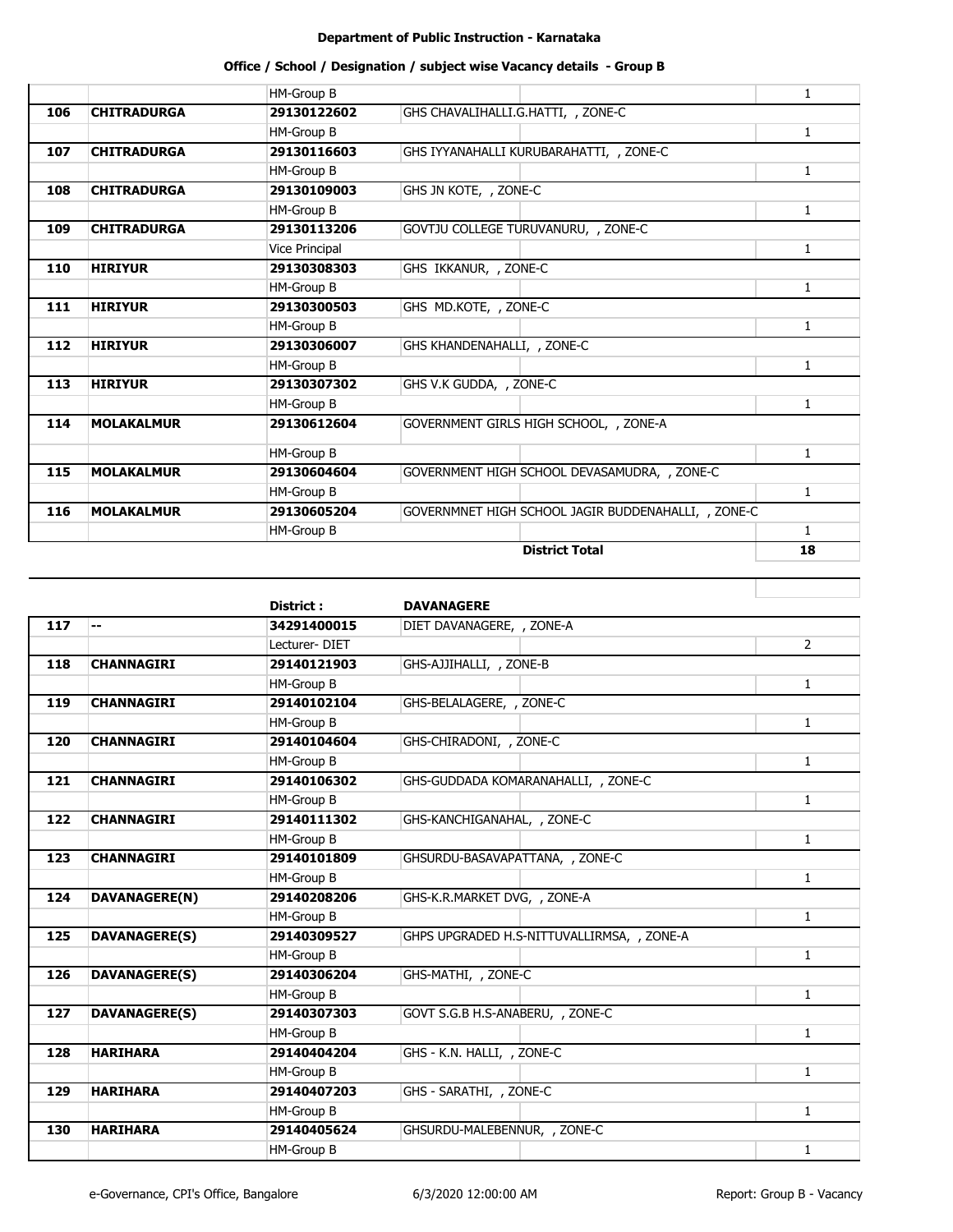| 131 | <b>HARIHARA</b> | 29140400407           | GJC - BHANUVALLI, , ZONE-C                    |              |
|-----|-----------------|-----------------------|-----------------------------------------------|--------------|
|     |                 | Vice Principal        |                                               | $\mathbf{1}$ |
| 132 | <b>HONNALI</b>  | 29140505102           | GHPSURDUUPGRADED H.S-SASVEHALLIRMSA, , ZONE-C |              |
|     |                 | HM-Group B            |                                               | $\mathbf{1}$ |
| 133 | <b>HONNALI</b>  | 29140507902           | GHS - GOVINAKOVI, , ZONE-C                    |              |
|     |                 | HM-Group B            |                                               | $\mathbf{1}$ |
| 134 | <b>HONNALI</b>  | 29140501402           | GHS - KENCHIKOPPA, , ZONE-C                   |              |
|     |                 | HM-Group B            |                                               | $\mathbf{1}$ |
| 135 | <b>HONNALI</b>  | 29140506403           | GHS - LINGAPURA, , ZONE-C                     |              |
|     |                 | HM-Group B            |                                               | $\mathbf{1}$ |
| 136 | <b>HONNALI</b>  | 29140501602           | GHS - SORATURU, , ZONE-C                      |              |
|     |                 | HM-Group B            |                                               | $\mathbf{1}$ |
| 137 | <b>HONNALI</b>  | 29140501802           | GHS-KATHIGE, , ZONE-C                         |              |
|     |                 | HM-Group B            |                                               | $\mathbf{1}$ |
| 138 | <b>HONNALI</b>  | 29140504002           | GHS-MUKTHENAHALLI, , ZONE-C                   |              |
|     |                 | HM-Group B            |                                               | $\mathbf{1}$ |
| 139 | <b>HONNALI</b>  | 29140513405           | GJC - HONNALI, , ZONE-A                       |              |
|     |                 | Vice Principal        |                                               | $\mathbf{1}$ |
| 140 | <b>HONNALI</b>  | 29140505106           | GOVT PU COLLEGE SASVEHALLI, , ZONE-C          |              |
|     |                 | <b>Vice Principal</b> |                                               | $\mathbf{1}$ |
| 141 | <b>JAGALUR</b>  | 29140603502           | GHS - DIDDIGI, , ZONE-C                       |              |
|     |                 | HM-Group B            |                                               | $\mathbf{1}$ |
| 142 | <b>JAGALUR</b>  | 29140604903           | GHS - GURUSIDDAPURA, , ZONE-C                 |              |
|     |                 | HM-Group B            |                                               | $\mathbf{1}$ |
| 143 | <b>JAGALUR</b>  | 29140610202           | GHS - MARIKUNTE, , ZONE-C                     |              |
|     |                 | HM-Group B            |                                               | $\mathbf{1}$ |
| 144 | <b>JAGALUR</b>  | 29140609302           | GHS - MEDIKERANAHALLI, , ZONE-C               |              |
|     |                 | HM-Group B            |                                               | $\mathbf{1}$ |
| 145 | <b>JAGALUR</b>  | 29140613802           | GHS - THORANAGATTE, , ZONE-C                  |              |
|     |                 | HM-Group B            |                                               | $\mathbf{1}$ |
| 146 | <b>JAGALUR</b>  | 29140603602           | GHS DODDABOMMANAHALLI, , ZONE-C               |              |
|     |                 | HM-Group B            |                                               | $\mathbf{1}$ |
|     |                 |                       | <b>District Total</b>                         | 31           |

|     |                    | District :  | <b>KOLAR</b>                          |   |
|-----|--------------------|-------------|---------------------------------------|---|
| 147 | <b>BANGARAPETE</b> | 29190218501 | GHPS KANUMANAHALLI RMSA UPG, , ZONE-C |   |
|     |                    | HM-Group B  |                                       | 1 |
| 148 | <b>BANGARAPETE</b> | 29190229601 | GHPS PARAVANAHALLI RMSA UPG, , ZONE-C |   |
|     |                    | HM-Group B  |                                       | 1 |
| 149 | <b>BANGARAPETE</b> | 29190236102 | GHPS RAMASAGARA RMSA UPG, , ZONE-C    |   |
|     |                    | HM-Group B  |                                       | 1 |
| 150 | <b>BANGARAPETE</b> | 29190240402 | GHS BADAMAKANAHALLI, , ZONE-C         |   |
|     |                    | HM-Group B  |                                       | 1 |
| 151 | <b>BANGARAPETE</b> | 29190201608 | GHS BALAMANDE, , ZONE-C               |   |
|     |                    | HM-Group B  |                                       | 1 |
| 152 | <b>BANGARAPETE</b> | 29190240001 | GHS BANGARATIRUPATHI, , ZONE-C        |   |
|     |                    | HM-Group B  |                                       | 1 |
| 153 | <b>BANGARAPETE</b> | 29190203410 | GHS BETHAMANGALA, , ZONE-C            |   |
|     |                    | HM-Group B  |                                       | 1 |
| 154 | <b>BANGARAPETE</b> | 29190210203 | GHS DODDA PONNANDAHALLI, , ZONE-C     |   |
|     |                    | HM-Group B  |                                       | 1 |
| 155 | <b>BANGARAPETE</b> | 29190212703 | GHS GULLAHALLI, , ZONE-C              |   |
|     |                    | HM-Group B  |                                       | 1 |
| 156 | <b>BANGARAPETE</b> | 29190214304 | GHS HULKUR, , ZONE-C                  |   |
|     |                    | HM-Group B  |                                       | 1 |
| 157 | <b>BANGARAPETE</b> | 29190218702 | GHS KARADAGURU, , ZONE-C              |   |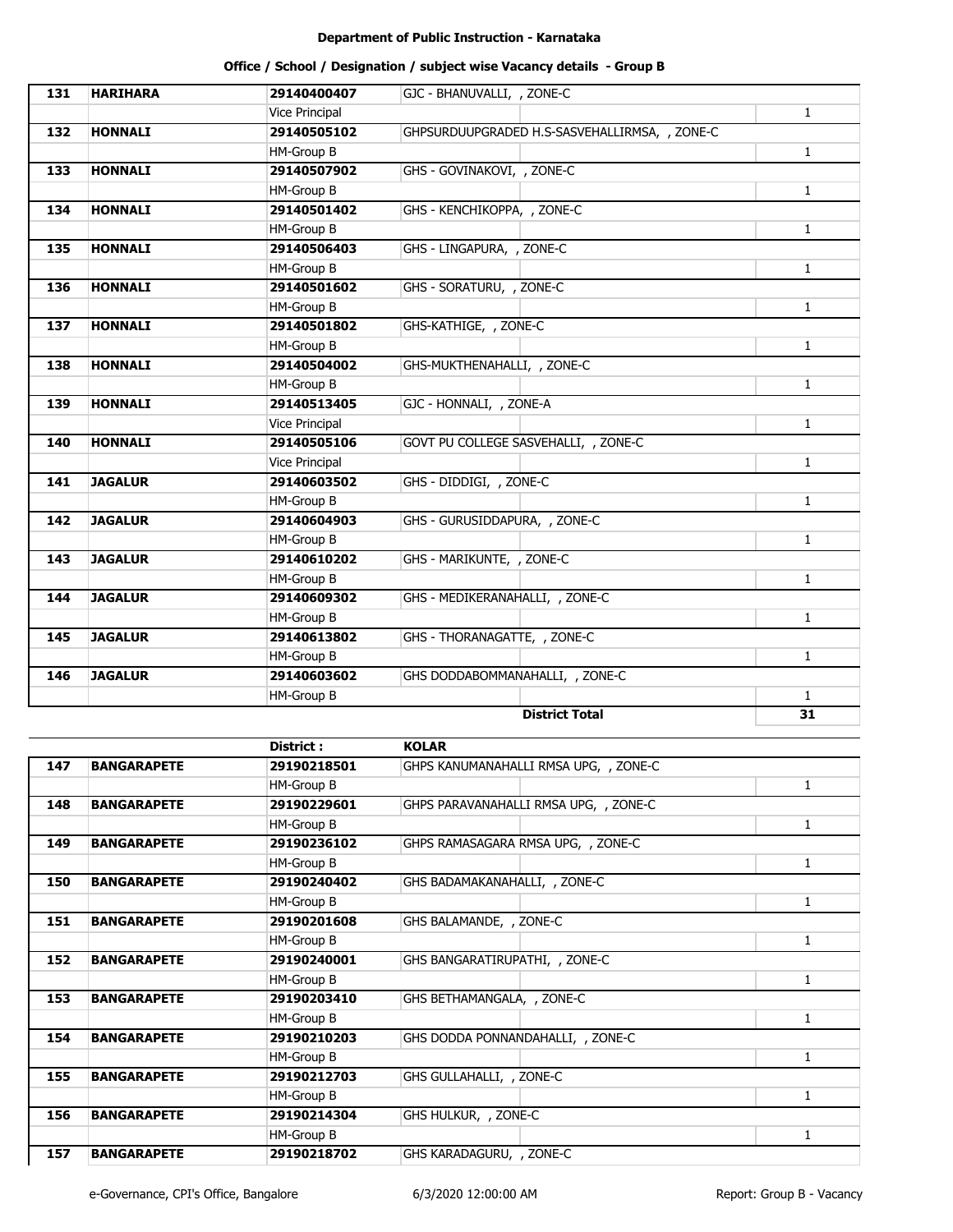# **Office / School / Designation / subject wise Vacancy details - Group B**

|     |                    | HM-Group B            |                                        | $\mathbf{1}$ |
|-----|--------------------|-----------------------|----------------------------------------|--------------|
| 158 | <b>BANGARAPETE</b> | 29190222504           | GHS KYASAMBALLI, , ZONE-C              |              |
|     |                    | <b>HM-Group B</b>     |                                        | $\mathbf{1}$ |
| 159 | <b>BANGARAPETE</b> | 29190205004           | GJC BUDIKOTE, , ZONE-C                 |              |
|     |                    | <b>HM-Group B</b>     |                                        | $\mathbf{1}$ |
| 160 | <b>BANGARAPETE</b> | 29190233207           | GJC SUNDARAPALYA, , ZONE-C             |              |
|     |                    | Vice Principal        |                                        | $\mathbf{1}$ |
| 161 | K G F              | 29191300901           | GHPS BODENAHALLI RMSA UPG, , ZONE-C    |              |
|     |                    | <b>HM-Group B</b>     |                                        | $\mathbf{1}$ |
| 162 | K G F              | 29191302801           | GHPS DONIMADAGU RMSA UPG, , ZONE-C     |              |
|     |                    | <b>HM-Group B</b>     |                                        | $\mathbf{1}$ |
| 163 | <b>KGF</b>         | 29191302602           | GHS DODDUR, , ZONE-C                   |              |
|     |                    | <b>HM-Group B</b>     |                                        | $\mathbf{1}$ |
| 164 | <b>KGF</b>         | 29191307602           | GHS THOPPANAHALLI, , ZONE-C            |              |
|     |                    | <b>HM-Group B</b>     |                                        | $\mathbf{1}$ |
|     | $165$ K G F        | 29191311001           | GJC GIRLS, , ZONE-A                    |              |
|     |                    | <b>Vice Principal</b> |                                        | $\mathbf{1}$ |
| 166 | $K$ G F            | 29191303805           | GJC KAMASAMUDRAM, , ZONE-C             |              |
|     |                    | Vice Principal        |                                        | $\mathbf{1}$ |
| 167 | <b>KOLAR</b>       | 29190727801           | GHPS RAJAKALLAHALLI RMSA UPG, , ZONE-C |              |
|     |                    | <b>HM-Group B</b>     |                                        | $\mathbf{1}$ |
| 168 | <b>KOLAR</b>       | 29190701502           | GHS ANNIHALLI, , ZONE-C                |              |
|     |                    | <b>HM-Group B</b>     |                                        | $\mathbf{1}$ |
| 169 | <b>KOLAR</b>       | 29190703503           | GHS BELAMARANAHALLI, , ZONE-C          |              |
|     |                    | <b>HM-Group B</b>     |                                        | $\mathbf{1}$ |
| 170 | <b>KOLAR</b>       | 29190712803           | GHS HARATI, , ZONE-C                   |              |
|     |                    | <b>HM-Group B</b>     |                                        | $\mathbf{1}$ |
| 171 | <b>KOLAR</b>       | 29190713903           | GHS HOLUR, , ZONE-C                    |              |
|     |                    | <b>HM-Group B</b>     |                                        | $\mathbf{1}$ |
| 172 | <b>KOLAR</b>       | 29190720802           | GHS KURUGAL, , ZONE-C                  |              |
|     |                    | <b>HM-Group B</b>     |                                        | $\mathbf{1}$ |
| 173 | <b>KOLAR</b>       | 29190720906           | GHS KYALNUR, , ZONE-C                  |              |
|     |                    | <b>HM-Group B</b>     |                                        | $\mathbf{1}$ |
| 174 | <b>KOLAR</b>       | 29190721502           | GHS MADDERI, , ZONE-C                  |              |
|     |                    | <b>HM-Group B</b>     |                                        | $\mathbf{1}$ |
| 175 | <b>KOLAR</b>       | 29190723502           | GHS MEDIHALA, , ZONE-C                 |              |
|     |                    | <b>HM-Group B</b>     |                                        | $\mathbf{1}$ |
| 176 | <b>KOLAR</b>       | 29190725304           | GHS NAYAKARAHALLI, , ZONE-C            |              |
|     |                    | <b>HM-Group B</b>     |                                        | $\mathbf{1}$ |
| 177 | <b>KOLAR</b>       | 29190729902           | GHS SHAPURA, , ZONE-C                  |              |
|     |                    | HM-Group B            |                                        | $\mathbf{1}$ |
| 178 | <b>KOLAR</b>       | 29190732602           | GHS THORADEVANDAHALLI, , ZONE-C        |              |
|     |                    | HM-Group B            |                                        | $\mathbf{1}$ |
| 179 | <b>KOLAR</b>       | 29190733102           | GHS THYAVANAHALLI, , ZONE-C            |              |
|     |                    | <b>HM-Group B</b>     |                                        | $\mathbf{1}$ |
| 180 | <b>KOLAR</b>       | 29190736206           | GJC BOYS, , ZONE-A                     |              |
|     |                    | Vice Principal        |                                        | $\mathbf{1}$ |
| 181 | <b>KOLAR</b>       | 29190721304           | GJC MADANAHALLI, , ZONE-C              |              |
|     |                    | Vice Principal        |                                        | $\mathbf{1}$ |
| 182 | <b>KOLAR</b>       | 29190734506           | GJC VEMGAL, , ZONE-C                   |              |
|     |                    | Vice Principal        |                                        | $\mathbf{1}$ |
| 183 | <b>KOLAR</b>       | 39291907124           | Govt TTI TALUK KOLAR, , ZONE-A         |              |
|     |                    | Lecturer-DIET         |                                        | 3            |
| 184 | <b>MALUR</b>       | 29190902102           | GHPS ARALERI, , ZONE-C                 |              |
|     |                    | <b>HM-Group B</b>     |                                        | $\mathbf{1}$ |
| 185 | <b>MALUR</b>       | 29190932301           | GHPS THORALAKKI RMSA UPG, , ZONE-C     |              |
|     |                    |                       |                                        |              |

e-Governance, CPI's Office, Bangalore 6/3/2020 12:00:00 AM Report: Group B - Vacancy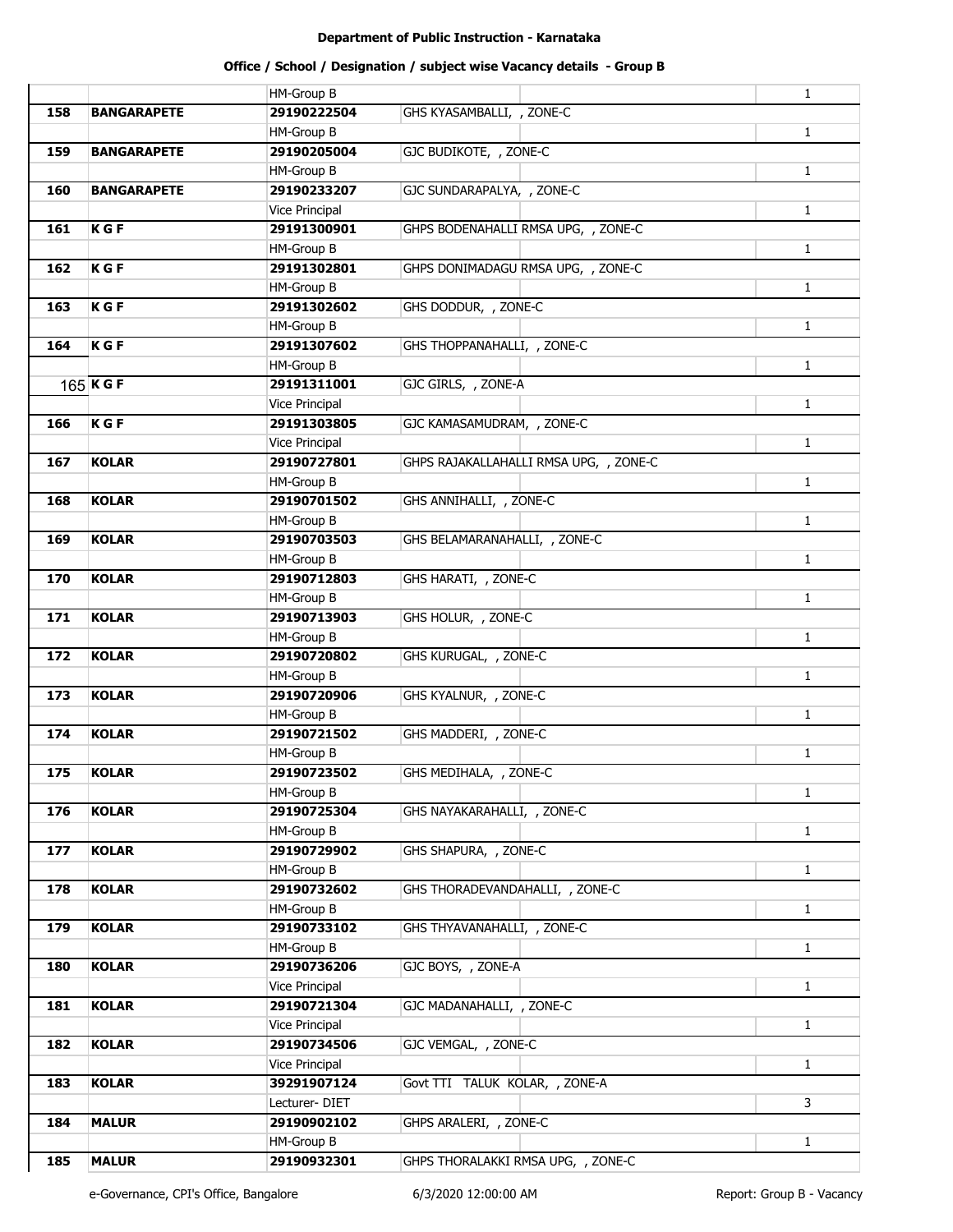|     |                     | <b>HM-Group B</b>     |                                     | $\mathbf{1}$ |
|-----|---------------------|-----------------------|-------------------------------------|--------------|
| 186 | <b>MALUR</b>        | 29190901603           | GHS ANEPURA, , ZONE-C               |              |
|     |                     |                       |                                     |              |
|     |                     | <b>HM-Group B</b>     |                                     | $\mathbf{1}$ |
| 187 | <b>MALUR</b>        | 29190908702           | GHS DINNAHALLI, , ZONE-C            |              |
|     |                     | <b>HM-Group B</b>     |                                     | $\mathbf{1}$ |
| 188 | <b>MALUR</b>        | 29190909802           | GHS DODDA SHIVARA, , ZONE-C         |              |
|     |                     | <b>HM-Group B</b>     |                                     | $\mathbf{1}$ |
| 189 | <b>MALUR</b>        | 29190929503           | GHS SHIVARAPATNA, , ZONE-C          |              |
|     |                     | HM-Group B            |                                     | $\mathbf{1}$ |
| 190 | <b>MALUR</b>        | 29190955404           | GJC GIRLS, , ZONE-A                 |              |
|     |                     | Vice Principal        |                                     | $\mathbf{1}$ |
| 191 | <b>MALUR</b>        | 29190923209           | GJC MASTHI, , ZONE-C                |              |
|     |                     | Vice Principal        |                                     | $\mathbf{1}$ |
| 192 | <b>MULBAGAL</b>     | 29191048103           | ADARSHA SCHOOLRMSA SCHOOL, , ZONE-C |              |
|     |                     | <b>HM-Group B</b>     |                                     | $\mathbf{1}$ |
| 193 | <b>MULBAGAL</b>     | 29191000503           | GHS ALANGUR, , ZONE-C               |              |
|     |                     | <b>HM-Group B</b>     |                                     | $\mathbf{1}$ |
| 194 | <b>MULBAGAL</b>     | 29191001903           | GHS BALASANDRA, , ZONE-C            |              |
|     |                     | <b>HM-Group B</b>     |                                     | $\mathbf{1}$ |
| 195 | <b>MULBAGAL</b>     | 29191007604           | GHS DEVARAYASAMUDRA, , ZONE-C       |              |
|     |                     | HM-Group B            |                                     | $\mathbf{1}$ |
| 196 | <b>MULBAGAL</b>     | 29191010702           | GHS GUMMALAPURA, , ZONE-C           |              |
|     |                     |                       |                                     |              |
|     |                     | HM-Group B            |                                     | $\mathbf{1}$ |
| 197 | <b>MULBAGAL</b>     | 29191011202           | GHS HANUMANAHALLI, , ZONE-C         |              |
|     |                     | <b>HM-Group B</b>     |                                     | $\mathbf{1}$ |
| 198 | <b>MULBAGAL</b>     | 29191011403           | GHS HEBBANI, , ZONE-C               |              |
|     |                     | <b>HM-Group B</b>     |                                     | $\mathbf{1}$ |
| 199 | <b>MULBAGAL</b>     | 29191023102           | GHS N VADDAHALLI, , ZONE-C          |              |
|     |                     | <b>HM-Group B</b>     |                                     | $\mathbf{1}$ |
| 200 | <b>MULBAGAL</b>     | 29191049101           | GHS NUGALBANDE, , ZONE-A            |              |
|     |                     | <b>HM-Group B</b>     |                                     | $\mathbf{1}$ |
| 201 | <b>MULBAGAL</b>     | 29191030104           | GHS THIMMARAVUTHANAHALLI, , ZONE-C  |              |
|     |                     | <b>HM-Group B</b>     |                                     | $\mathbf{1}$ |
| 202 | <b>MULBAGAL</b>     | 29191030202           | GHS THIPPADODDI, , ZONE-C           |              |
|     |                     | HM-Group B            |                                     | $\mathbf{1}$ |
| 203 | <b>MULBAGAL</b>     | 29191033701           | GHS VIRUPAKSHI, , ZONE-B            |              |
|     |                     | <b>HM-Group B</b>     |                                     | $\mathbf{1}$ |
| 204 | <b>MULBAGAL</b>     | 29191048604           | GJC GIRLS MULBAGAL, , ZONE-A        |              |
|     |                     | <b>Vice Principal</b> |                                     | $\mathbf{1}$ |
| 205 | <b>SRINIVASAPUR</b> | 29191200506           | GHS ADGAL, , ZONE-C                 |              |
|     |                     | <b>HM-Group B</b>     |                                     | $\mathbf{1}$ |
| 206 | <b>SRINIVASAPUR</b> | 29191212503           | GHS IMARAKUNTE,, ZONE-C             |              |
|     |                     | <b>HM-Group B</b>     |                                     | $\mathbf{1}$ |
| 207 | <b>SRINIVASAPUR</b> | 29191218504           | GHS KURIGEPALLI, , ZONE-C           |              |
|     |                     | HM-Group B            |                                     | $\mathbf{1}$ |
| 208 | <b>SRINIVASAPUR</b> | 29191219108           | GHS LAKSHMIPURA, , ZONE-C           |              |
|     |                     |                       |                                     |              |
|     |                     | HM-Group B            |                                     | $\mathbf{1}$ |
| 209 | <b>SRINIVASAPUR</b> | 29191221202           | GHS MATAKASANDRA, , ZONE-C          |              |
|     |                     | <b>HM-Group B</b>     |                                     | $\mathbf{1}$ |
| 210 | <b>SRINIVASAPUR</b> | 29191221707           | GHS MUDIMADAGU, , ZONE-C            |              |
|     |                     | HM-Group B            |                                     | $\mathbf{1}$ |
| 211 | <b>SRINIVASAPUR</b> | 29191222704           | GHS NAMBIHALLI, , ZONE-C            |              |
|     |                     | <b>HM-Group B</b>     |                                     | $\mathbf{1}$ |
| 212 | <b>SRINIVASAPUR</b> | 29191226206           | GHS PULIGURKOTE, , ZONE-C           |              |
|     |                     | <b>HM-Group B</b>     |                                     | $\mathbf{1}$ |
| 213 | <b>SRINIVASAPUR</b> | 29191227302           | GHS RONUR, , ZONE-C                 |              |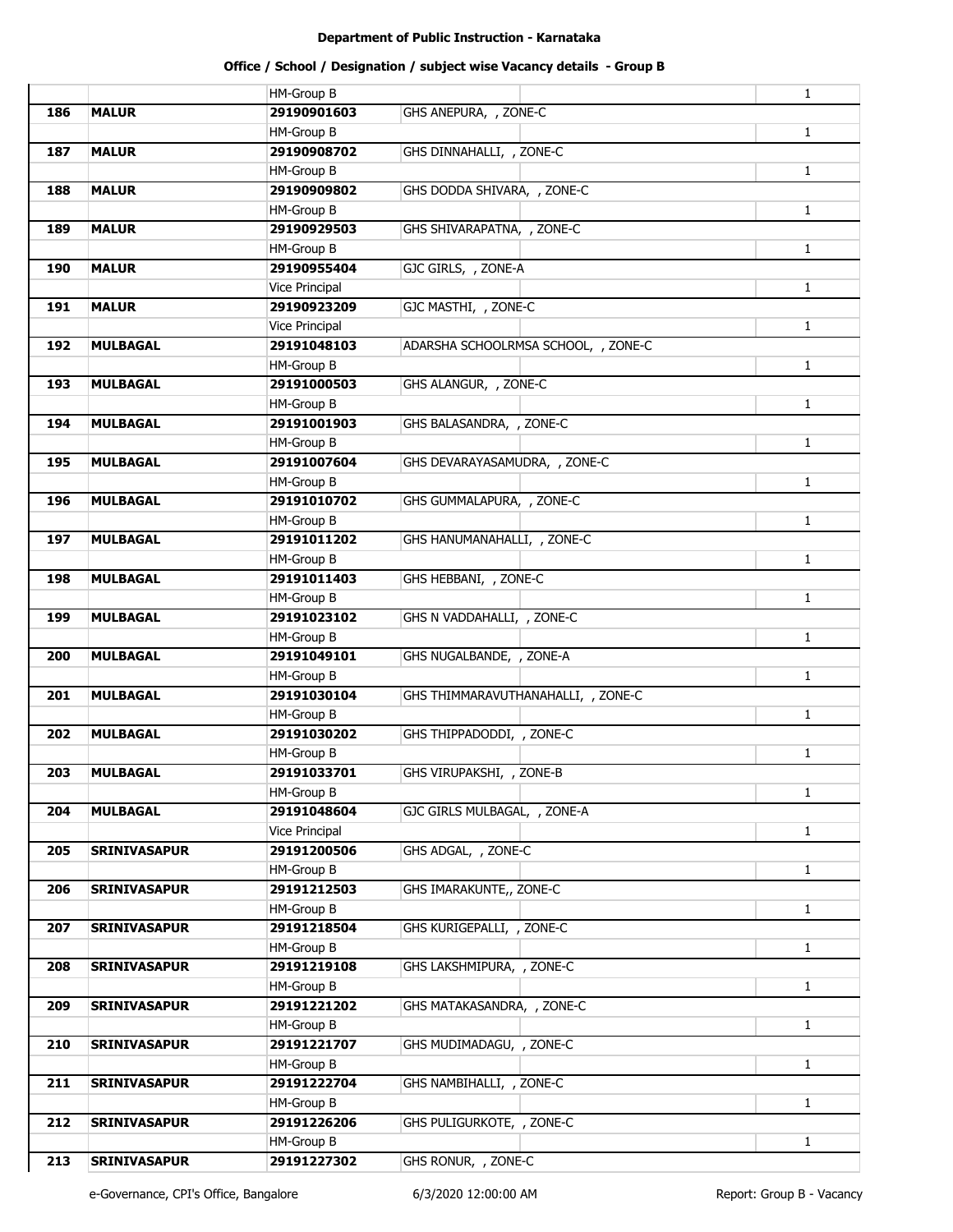# **Office / School / Designation / subject wise Vacancy details - Group B**

|     |                     | HM-Group B     |                            |    |
|-----|---------------------|----------------|----------------------------|----|
| 214 | <b>SRINIVASAPUR</b> | 29191229404    | GHS THADIGOL, , ZONE-C     |    |
|     |                     | HM-Group B     |                            |    |
| 215 | <b>SRINIVASAPUR</b> | 29191232402    | GHS Y HOSAKOTE, , ZONE-C   |    |
|     |                     | HM-Group B     |                            |    |
| 216 | <b>SRINIVASAPUR</b> | 29191210709    | GJC GOWNAPALLI, , ZONE-C   |    |
|     |                     | Vice Principal |                            |    |
| 217 | <b>SRINIVASAPUR</b> | 29191244601    | GJCGIRLSS.V.PURA, , ZONE-A |    |
|     |                     | Vice Principal |                            |    |
|     |                     |                | <b>District Total</b>      | 73 |

|                  |                   | District:         | <b>MADHUGIRI</b>                                             |  |
|------------------|-------------------|-------------------|--------------------------------------------------------------|--|
| 218              | н.                | 39291806118       | Govt TTI TALUK SIRA, , ZONE-C                                |  |
|                  |                   | Lecturer-Govt TTI | <b>ARTS KANNADA</b><br>$\mathbf{1}$                          |  |
| $\overline{219}$ | ⊷                 | 34291800024       | DIET MADHUGIRI, , ZONE-A                                     |  |
|                  |                   | Lecturer-DIET     | $\overline{2}$                                               |  |
| 220              | <b>KORATAGERE</b> | 29310319304       | GOVT GIRLS HIGH SCHOOL KORATAGERE, , ZONE-A                  |  |
|                  |                   | HM-Group B        | $\mathbf{1}$                                                 |  |
| 221              | <b>KORATAGERE</b> | 29310311602       | GOVT HIGH SCHOOL DUDDANAHALLI, , ZONE-C                      |  |
|                  |                   | HM-Group B        | $\mathbf{1}$                                                 |  |
| 222              | <b>KORATAGERE</b> | 29310310403       | GOVT HIGH SCHOOL YALACHAGERE, , ZONE-C                       |  |
|                  |                   | HM-Group B        | 1                                                            |  |
| 223              | <b>KORATAGERE</b> | 29310306503       | GOVT HIGH SCHOOLL GODRAHALLI, , ZONE-C                       |  |
|                  |                   | HM-Group B        | 1                                                            |  |
| 224              | <b>MADHUGIRI</b>  | 29310415003       | GOVT HIGH SCHOOL DABBEGATTA, , ZONE-C                        |  |
|                  |                   | HM-Group B        | 1                                                            |  |
| 225              | <b>MADHUGIRI</b>  | 29310416905       | GOVT HIGH SCHOOL BADAVANAHALLI, , ZONE-C                     |  |
|                  |                   | HM-Group B        | 1                                                            |  |
| 226              | <b>MADHUGIRI</b>  | 29310401504       | GOVT HIGH SCHOOL D.V.HALLI, , ZONE-B                         |  |
|                  |                   | HM-Group B        | 1                                                            |  |
| 227              | <b>MADHUGIRI</b>  | 29310404206       | GOVT HIGH SCHOOL GARANI, , ZONE-C                            |  |
|                  |                   | HM-Group B        | 1                                                            |  |
| 228              | <b>MADHUGIRI</b>  | 29310417002       | GOVT HIGH SCHOOL GIDADAGALAHALLI, , ZONE-C                   |  |
|                  |                   | HM-Group B        | 1                                                            |  |
| 229              | <b>MADHUGIRI</b>  | 29310413502       | GOVT HIGH SCHOOL SHIVANAGERE, , ZONE-C                       |  |
|                  |                   | HM-Group B        | 1                                                            |  |
| 230              | <b>MADHUGIRI</b>  | 29310406202       | GOVT HIGH SCHOOL THONDOTI, , ZONE-C                          |  |
|                  |                   | HM-Group B        | $\mathbf{1}$                                                 |  |
| 231              | <b>MADHUGIRI</b>  | 29310420801       | GOVT HIGHER PRIMARY AND SECONDARY SCHOOL KONDAVADI, , ZONE-C |  |
|                  |                   | HM-Group B        | $\mathbf{1}$                                                 |  |
| 232              | <b>MADHUGIRI</b>  | 29310421204       | GOVT JUNIOR COLLEGE BYALYA, , ZONE-C                         |  |
|                  |                   | Vice Principal    | $\mathbf{1}$                                                 |  |
| 233              | <b>PAVAGADA</b>   | 29310512903       | GOVT HIGH SCHOOL B.K HALLI, , ZONE-C                         |  |
|                  |                   | HM-Group B        | 1                                                            |  |
| 234              | <b>PAVAGADA</b>   | 29310505002       | GOVT HIGH SCHOOL GANGASAGARA, , ZONE-C                       |  |
|                  |                   | HM-Group B        | $\mathbf{1}$                                                 |  |
| 235              | <b>PAVAGADA</b>   | 29310502402       | GOVT HIGH SCHOOL GOWDETI, , ZONE-C                           |  |
|                  |                   | HM-Group B        | 1                                                            |  |
| 236              | <b>PAVAGADA</b>   | 29310506303       | GOVT HIGH SCHOOL SASALAKUNTE, , ZONE-C                       |  |
|                  |                   | HM-Group B        | $\mathbf{1}$                                                 |  |
| 237              | <b>PAVAGADA</b>   | 29310503502       | GOVT HIGH SCHOOL SIDDAPURA, , ZONE-C                         |  |
|                  |                   | HM-Group B        | $\mathbf{1}$                                                 |  |
| 238              | PAVAGADA          | 29310501502       | GOVT HIGH SCHOOL VEERALAGONDI, , ZONE-C                      |  |
|                  |                   | HM-Group B        | $\mathbf{1}$                                                 |  |
| 239              | <b>PAVAGADA</b>   | 29310511504       | GOVT JUNIOR COLLEGE THIRUMANI, , ZONE-C                      |  |

Vice Principal

1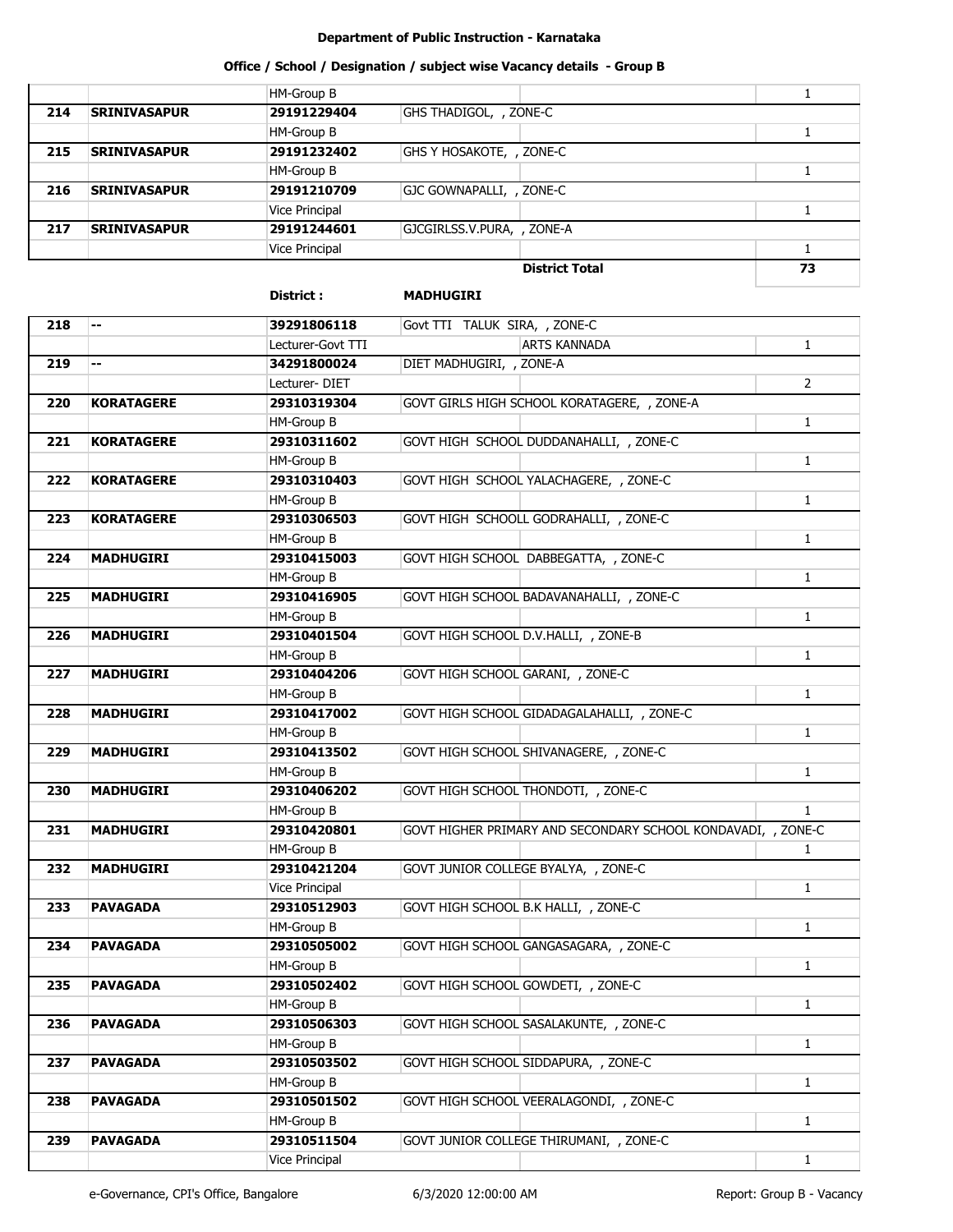| 240 | <b>SIRA</b> | 29310622902           | GOVT HIGH SCHOOL SHAGADADU, , ZONE-C             |              |
|-----|-------------|-----------------------|--------------------------------------------------|--------------|
|     |             | HM-Group B            |                                                  | $\mathbf{1}$ |
| 241 | <b>SIRA</b> | 29310609905           | GOVT HIGH SCHOOL TAVAREKERE, , ZONE-C            |              |
|     |             | HM-Group B            |                                                  | $\mathbf{1}$ |
| 242 | <b>SIRA</b> | 29310601709           | GOVT HIGH SCHOOL BARAGURU, , ZONE-C              |              |
|     |             | HM-Group B            |                                                  | $\mathbf{1}$ |
| 243 | <b>SIRA</b> | 29310626403           | GOVT HIGH SCHOOL BENCHE BASAVANAHALLI, , ZONE-C  |              |
|     |             | HM-Group B            |                                                  | $\mathbf{1}$ |
| 244 | <b>SIRA</b> | 29310605608           | GOVT HIGH SCHOOL BEVINAHALLI, , ZONE-C           |              |
|     |             | HM-Group B            |                                                  | $\mathbf{1}$ |
| 245 | <b>SIRA</b> | 29310610610           | GOVT HIGH SCHOOL BUKKAPATTANA, , ZONE-C          |              |
|     |             | HM-Group B            |                                                  | $\mathbf{1}$ |
| 246 | <b>SIRA</b> | 29310600105           | GOVT HIGH SCHOOL DODDABANAGERE, , ZONE-C         |              |
|     |             | HM-Group B            |                                                  | $\mathbf{1}$ |
| 247 | <b>SIRA</b> | 29310615409           | GOVT HIGH SCHOOL HETTAPPANAHATTI, , ZONE-C       |              |
|     |             | HM-Group B            |                                                  | $\mathbf{1}$ |
| 248 | <b>SIRA</b> | 29310617603           | GOVT HIGH SCHOOL SAKSHIHALLI, , ZONE-C           |              |
|     |             | HM-Group B            |                                                  | $\mathbf{1}$ |
| 249 | <b>SIRA</b> | 29310612707           | GOVT HIGH SCHOOL CHIKKANAHALLI, , ZONE-C         |              |
|     |             | Vice Principal        |                                                  | $\mathbf{1}$ |
| 250 | <b>SIRA</b> | 29310604013           | GOVT JUNIOR COLLEGE PATTANAYAKANAHALLI, , ZONE-C |              |
|     |             | <b>Vice Principal</b> |                                                  | $\mathbf{1}$ |
| 251 | <b>SIRA</b> | 29310613004           | GOVT JUNIOR COLLEGE GULIGENAHALLI, , ZONE-C      |              |
|     |             | <b>Vice Principal</b> |                                                  | $\mathbf{1}$ |
| 252 | <b>SIRA</b> | 29310601108           | GOVT JUNIOR COLLEGE LAKKANAHALLI, , ZONE-C       |              |
|     |             | Vice Principal        |                                                  | $\mathbf{1}$ |
| 253 | <b>SIRA</b> | 29310620801           | GOVT JUNIOR COLLEGE SIRA, , ZONE-A               |              |
|     |             | Vice Principal        |                                                  | $\mathbf{1}$ |
|     |             |                       | <b>District Total</b>                            | 37           |

|     |                    | District :    | <b>RAMANAGARA</b>                 |              |
|-----|--------------------|---------------|-----------------------------------|--------------|
| 254 | --                 | 34292100028   | DIET RAMANAGARA, , ZONE-A         |              |
|     |                    | Lecturer-DIET |                                   | $\mathbf{1}$ |
| 255 | <b>CHANNAPATNA</b> | 29320700503   | G HS DASHAVARA, , ZONE-C          |              |
|     |                    | HM-Group B    |                                   | $\mathbf{1}$ |
| 256 | <b>CHANNAPATNA</b> | 29320706105   | G HS THAGACHAGERE, , ZONE-B       |              |
|     |                    | HM-Group B    |                                   | $\mathbf{1}$ |
| 257 | <b>CHANNAPATNA</b> | 29320706405   | GHS MANGALAVARAPETE, , ZONE-A     |              |
|     |                    | HM-Group B    |                                   | 1            |
| 258 | <b>KANAKAPURA</b>  | 29320820104   | G HS ALANATHA, , ZONE-C           |              |
|     |                    | HM-Group B    |                                   | $\mathbf{1}$ |
| 259 | <b>KANAKAPURA</b>  | 29320818702   | G HS BIJJAHALLI, , ZONE-C         |              |
|     |                    | HM-Group B    |                                   | $\mathbf{1}$ |
| 260 | <b>KANAKAPURA</b>  | 29320809705   | G HS CHAKANAHALLI, , ZONE-C       |              |
|     |                    | HM-Group B    |                                   | 1            |
| 261 | <b>KANAKAPURA</b>  | 29320811502   | G HS GORAVINAPURA, , ZONE-C       |              |
|     |                    | HM-Group B    |                                   | 1            |
| 262 | <b>KANAKAPURA</b>  | 29320818205   | G HS HERINDYAPANAHALLI, , ZONE-C  |              |
|     |                    | HM-Group B    |                                   | $\mathbf{1}$ |
| 263 | <b>KANAKAPURA</b>  | 29320810107   | G HS SHIVANAHALLI, , ZONE-B       |              |
|     |                    | HM-Group B    |                                   | 1            |
| 264 | <b>KANAKAPURA</b>  | 29320810803   | G HS THIGALARAHOSAHALLI, , ZONE-C |              |
|     |                    | HM-Group B    |                                   | $\mathbf{1}$ |
| 265 | <b>KANAKAPURA</b>  | 29320805104   | G HS THOKASANDRA, , ZONE-C        |              |
|     |                    | HM-Group B    |                                   | 1            |
| 266 | <b>KANAKAPURA</b>  | 29320816002   | G HS UYYAMBALLI, , ZONE-C         |              |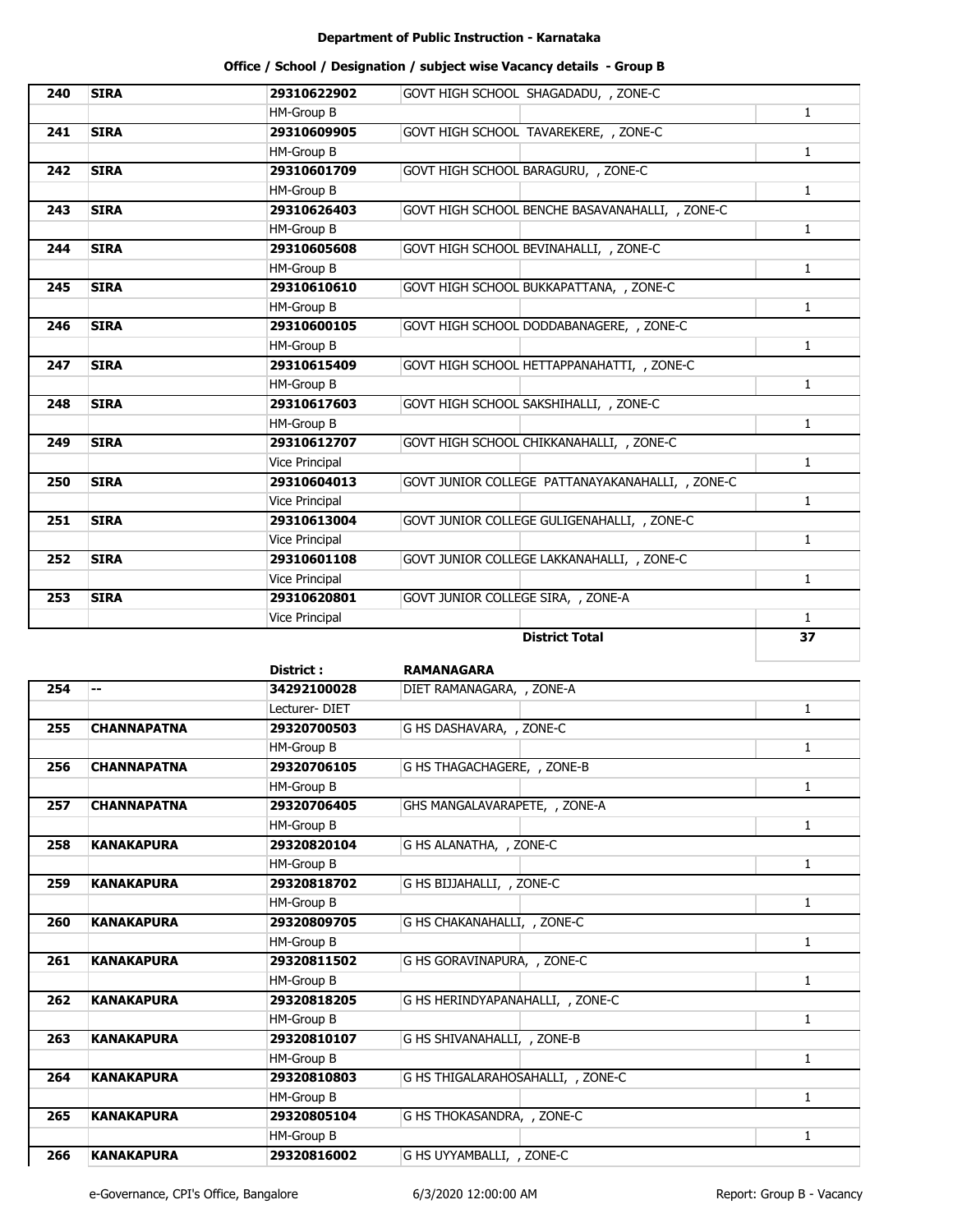## **Office / School / Designation / subject wise Vacancy details - Group B**

|     |                   | <b>HM-Group B</b> |                                     | $\mathbf{1}$ |
|-----|-------------------|-------------------|-------------------------------------|--------------|
| 267 | <b>KANAKAPURA</b> | 29320806202       | G HSBANAVASI, , ZONE-C              |              |
|     |                   | <b>HM-Group B</b> |                                     | $\mathbf{1}$ |
| 268 | <b>KANAKAPURA</b> | 29320824202       | G UHS KANAKAPURA, , ZONE-A          |              |
|     |                   | <b>HM-Group B</b> |                                     | $\mathbf{1}$ |
| 269 | <b>KANAKAPURA</b> | 29320818206       | GCHS HALASURU, , ZONE-C             |              |
|     |                   | HM-Group B        |                                     | $\mathbf{1}$ |
| 270 | <b>KANAKAPURA</b> | 29320801003       | GCHS KAGGALAHALLI, , ZONE-C         |              |
|     |                   | <b>HM-Group B</b> |                                     | $\mathbf{1}$ |
| 271 | <b>KANAKAPURA</b> | 29320821307       | GGHS KANAKAPURA, , ZONE-A           |              |
|     |                   | <b>HM-Group B</b> |                                     | $\mathbf{1}$ |
| 272 | <b>KANAKAPURA</b> | 29320802902       | GHS CHIKKAKALABALU, , ZONE-C        |              |
|     |                   | <b>HM-Group B</b> |                                     | $\mathbf{1}$ |
| 273 | <b>KANAKAPURA</b> | 29320815406       | GHS HUKUNDA, , ZONE-C               |              |
|     |                   | <b>HM-Group B</b> |                                     | $\mathbf{1}$ |
| 274 | <b>MAGADI</b>     | 29320526405       | G UHS MAGADI, , ZONE-A              |              |
|     |                   | <b>HM-Group B</b> |                                     | $\mathbf{1}$ |
| 275 | <b>MAGADI</b>     | 29320515204       | G HS HARTHI GATE, , ZONE-C          |              |
|     |                   | HM-Group B        |                                     | $\mathbf{1}$ |
| 276 | <b>MAGADI</b>     | 29320506203       | G HS KAGIMADU, , ZONE-C             |              |
|     |                   | <b>HM-Group B</b> |                                     | $\mathbf{1}$ |
| 277 | <b>MAGADI</b>     | 29320504204       | G HS SHIVANASANDRA, , ZONE-C        |              |
|     |                   | <b>HM-Group B</b> |                                     | $\mathbf{1}$ |
| 278 | <b>MAGADI</b>     | 29320527906       | GHS BHACHENAHATTI, , ZONE-C         |              |
|     |                   | <b>HM-Group B</b> |                                     | $\mathbf{1}$ |
| 279 | <b>RAMANAGARA</b> | 29320602908       | G HS HARISANDRA, , ZONE-C           |              |
|     |                   | <b>HM-Group B</b> |                                     | $\mathbf{1}$ |
| 280 | <b>RAMANAGARA</b> | 29320606606       | G HS KODIYALA KARENAHALLI, , ZONE-C |              |
|     |                   | <b>HM-Group B</b> |                                     | $\mathbf{1}$ |
| 281 | <b>RAMANAGARA</b> | 29320603905       | G HS MAYAGANAHALLI, , ZONE-B        |              |
|     |                   | <b>HM-Group B</b> |                                     | $\mathbf{1}$ |
| 282 | <b>RAMANAGARA</b> | 29320612615       | GHS RAMANAGARA URDU, , ZONE-A       |              |
|     |                   | <b>HM-Group B</b> |                                     | $\mathbf{1}$ |
| 283 | <b>RAMANAGARA</b> | 29320607505       | GHS THOREDODDI, , ZONE-C            |              |
|     |                   | <b>HM-Group B</b> |                                     | $\mathbf{1}$ |
| 284 | <b>RAMANAGARA</b> | 29320612612       | GJC RAMANAGARABOYS, , ZONE-A        |              |
|     |                   | Vice Principal    |                                     | $\mathbf{1}$ |
|     |                   |                   | <b>District Total</b>               | 31           |
|     |                   | District :        | <b>SHIVAMOGGA</b>                   |              |
| 285 | <b>BHADRAVATI</b> | 29150103904       | GHS YADEHALLI, , ZONE-C             |              |
|     |                   | <b>HM-Group B</b> |                                     | $\mathbf{1}$ |
| 286 | <b>BHADRAVATI</b> | 29150100809       | GPUC ANAVERI, , ZONE-C              |              |
|     |                   | HM-Group B        |                                     | $\mathbf{1}$ |
| 287 | <b>BHADRAVATI</b> | 29150110608       | GPUC-URDU DONABAGATTA, , ZONE-B     |              |
|     |                   | Vice Principal    |                                     | $\mathbf{1}$ |
| 288 | <b>HOSANAGAR</b>  | 29150203701       | GHS KANUGODU, , ZONE-C              |              |
|     |                   | <b>HM-Group B</b> |                                     | $\mathbf{1}$ |
| 289 | <b>HOSANAGAR</b>  | 29150205204       | GHS MARUTHIPURA, , ZONE-C           |              |
|     |                   | <b>HM-Group B</b> |                                     | $\mathbf{1}$ |
| 290 | <b>HOSANAGAR</b>  | 29150203203       | GHS MASAGALLI, , ZONE-C             |              |
|     |                   | HM-Group B        |                                     | $\mathbf{1}$ |
| 291 | <b>HOSANAGAR</b>  | 29150224601       | GHS NAGARA, , ZONE-C                |              |
|     |                   | HM-Group B        |                                     | $\mathbf{1}$ |
| 292 | <b>SAGAR</b>      | 29150331601       | GHS BYAKODU, , ZONE-C               |              |
|     |                   | <b>HM-Group B</b> |                                     | $\mathbf{1}$ |
| 293 | <b>SAGAR</b>      | 29150304205       | GHS HIRENALLURU, , ZONE-C           |              |

e-Governance, CPI's Office, Bangalore 6/3/2020 12:00:00 AM Report: Group B - Vacancy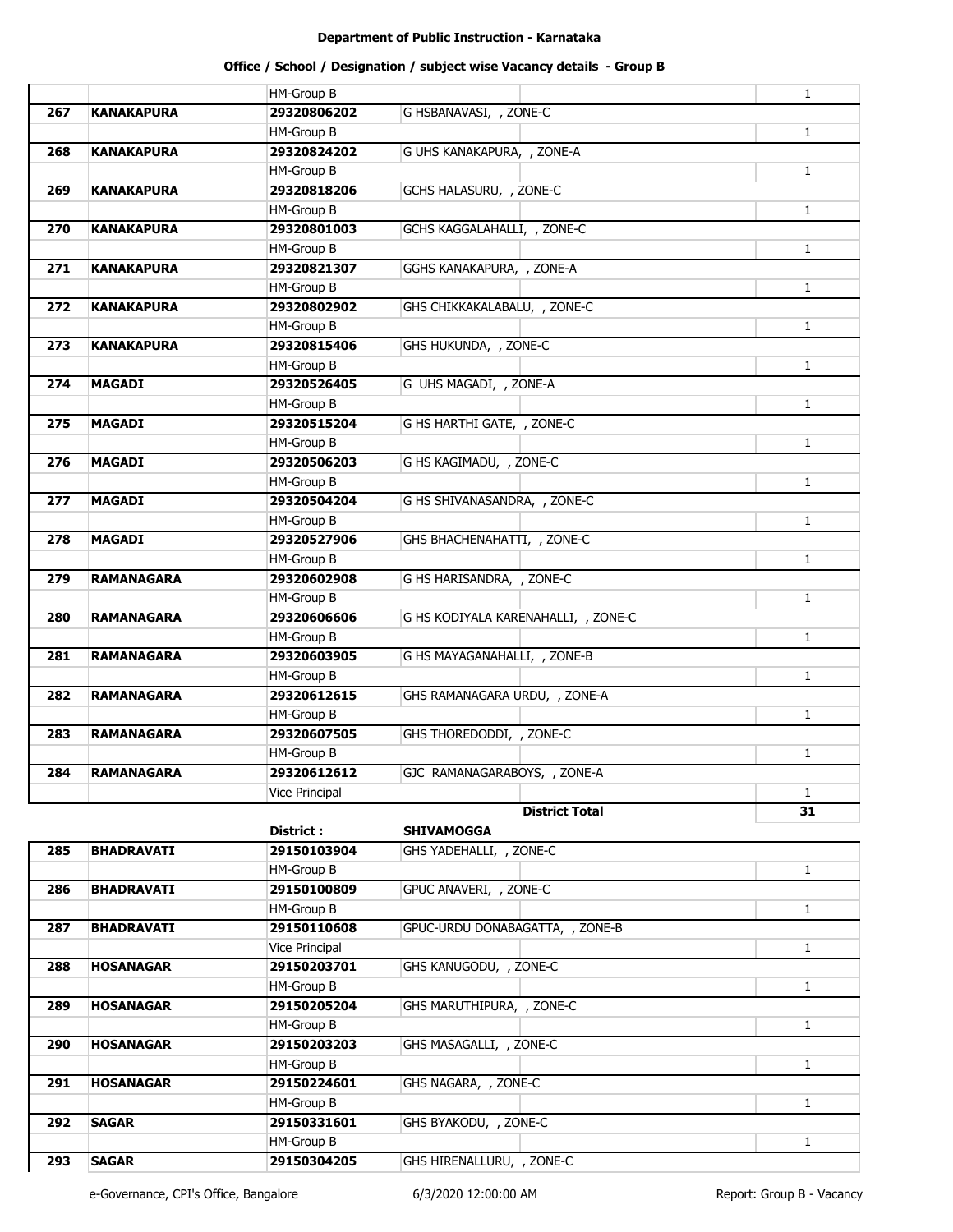| 294<br><b>SAGAR</b><br>29150325403<br>GHS KARGAL, , ZONE-A<br>$\mathbf{1}$<br><b>HM-Group B</b><br><b>SAGAR</b><br>GHS NAGAVALLI, , ZONE-C<br>295<br>29150300304<br><b>HM-Group B</b><br>$\mathbf{1}$<br>GPUC SAGAR, , ZONE-A<br>296<br><b>SAGAR</b><br>29150331301<br>$\mathbf{1}$<br><b>HM-Group B</b><br>GHS HAROGOPPA, , ZONE-C<br><b>SHIKARIPUR</b><br>29150417305<br>297<br>$\mathbf{1}$<br><b>HM-Group B</b><br>GHS MALLENAHALLI, , ZONE-C<br><b>SHIKARIPUR</b><br>29150400502<br>298<br>$\mathbf{1}$<br><b>HM-Group B</b><br>GHS MUDDANAHALLI, , ZONE-C<br>299<br><b>SHIKARIPUR</b><br>29150412803<br>$\mathbf{1}$<br><b>HM-Group B</b><br>GHPS UPGRADED SULEBYLURMSA, , ZONE-A<br>300<br><b>SHIVAMOGGA</b><br>29150522402<br><b>HM-Group B</b><br>$\mathbf{1}$<br><b>SHIVAMOGGA</b><br>GHS DURGIGUDI, , ZONE-A<br>29150541402<br>301<br>$\mathbf{1}$<br><b>HM-Group B</b><br>GHS SHETTIKERE, , ZONE-C<br>302<br><b>SHIVAMOGGA</b><br>29150500808<br>$\mathbf{1}$<br>HM-Group B<br>GHS SIRIGERE, , ZONE-C<br>303<br><b>SHIVAMOGGA</b><br>29150509102<br>$\mathbf{1}$<br>HM-Group B<br>GHS VINOBANAGARA, , ZONE-A<br>304<br><b>SHIVAMOGGA</b><br>29150539253<br>$\mathbf{1}$<br><b>HM-Group B</b><br>305<br><b>SHIVAMOGGA</b><br>29150535502<br>GUHPS UPGRADED N T ROADRMSA, , ZONE-A<br><b>HM-Group B</b><br>$\mathbf{1}$<br>GHS GUDAVI, , ZONE-C<br><b>SORAB</b><br>29150617403<br>306<br>$\mathbf{1}$<br><b>HM-Group B</b><br>GHS HARISHI, , ZONE-C<br><b>SORAB</b><br>29150613802<br>307<br><b>HM-Group B</b><br>$\mathbf{1}$<br><b>SORAB</b><br>GHS KADASURU, , ZONE-C<br>308<br>29150616602<br>$\mathbf{1}$<br>HM-Group B<br>GHS KOTIPURA, , ZONE-C<br><b>SORAB</b><br>309<br>29150641601<br><b>HM-Group B</b><br>$\mathbf{1}$<br>GHS SORABA TOWN, , ZONE-A<br>310<br><b>SORAB</b><br>29150640601<br>$\mathbf{1}$<br><b>HM-Group B</b><br>311<br><b>SORAB</b><br>GHS URDU SORAB, , ZONE-A<br>29150640701<br><b>HM-Group B</b><br>$\mathbf{1}$<br>312<br><b>SORAB</b><br>29150605806<br>GUHPS UPGRADED ANAVATTIRMSA, , ZONE-C<br><b>HM-Group B</b><br>$\mathbf{1}$<br><b>SORAB</b><br>29150605810<br>GPUC ANAVATTI, , ZONE-C<br>313<br>$\mathbf{1}$<br>Vice Principal<br>GPUC SORAB, , ZONE-A<br><b>SORAB</b><br>29150641501<br>314<br>$\mathbf{1}$<br>Vice Principal<br>GHS HEDDURU, , ZONE-C<br>315<br><b>THIRTHAHALLI</b><br>29150717903<br>$\mathbf{1}$<br>HM-Group B<br><b>THIRTHAHALLI</b><br>GHS KADTHURU, , ZONE-C<br>316<br>29150740901<br>$\mathbf{1}$<br>HM-Group B<br><b>THIRTHAHALLI</b><br>GHS KATTEHAKKALU, , ZONE-C<br>29150734701<br>317<br>$\mathbf{1}$<br>HM-Group B<br><b>THIRTHAHALLI</b><br>29150717002<br>GHS KODLU, , ZONE-C<br>318<br><b>HM-Group B</b><br>$\mathbf{1}$<br><b>THIRTHAHALLI</b><br>29150736703<br>GJC GIRLS THIRTHAHALLI, , ZONE-A<br>319<br>$\mathbf{1}$<br>Vice Principal<br><b>THIRTHAHALLI</b><br>29150737804<br>GPUC THIRTHAHALLI, , ZONE-A<br>320<br>Vice Principal<br>$\mathbf{1}$<br><b>District Total</b><br>36 |  | HM-Group B | $\mathbf{1}$ |
|------------------------------------------------------------------------------------------------------------------------------------------------------------------------------------------------------------------------------------------------------------------------------------------------------------------------------------------------------------------------------------------------------------------------------------------------------------------------------------------------------------------------------------------------------------------------------------------------------------------------------------------------------------------------------------------------------------------------------------------------------------------------------------------------------------------------------------------------------------------------------------------------------------------------------------------------------------------------------------------------------------------------------------------------------------------------------------------------------------------------------------------------------------------------------------------------------------------------------------------------------------------------------------------------------------------------------------------------------------------------------------------------------------------------------------------------------------------------------------------------------------------------------------------------------------------------------------------------------------------------------------------------------------------------------------------------------------------------------------------------------------------------------------------------------------------------------------------------------------------------------------------------------------------------------------------------------------------------------------------------------------------------------------------------------------------------------------------------------------------------------------------------------------------------------------------------------------------------------------------------------------------------------------------------------------------------------------------------------------------------------------------------------------------------------------------------------------------------------------------------------------------------------------------------------------------------------------------------------------------------------------------------------------------------------------------------------------------------------------------------------------------------------------------------------------------------------------------------------------------------------------------------------------------------------------------------------------------------------|--|------------|--------------|
|                                                                                                                                                                                                                                                                                                                                                                                                                                                                                                                                                                                                                                                                                                                                                                                                                                                                                                                                                                                                                                                                                                                                                                                                                                                                                                                                                                                                                                                                                                                                                                                                                                                                                                                                                                                                                                                                                                                                                                                                                                                                                                                                                                                                                                                                                                                                                                                                                                                                                                                                                                                                                                                                                                                                                                                                                                                                                                                                                                              |  |            |              |
|                                                                                                                                                                                                                                                                                                                                                                                                                                                                                                                                                                                                                                                                                                                                                                                                                                                                                                                                                                                                                                                                                                                                                                                                                                                                                                                                                                                                                                                                                                                                                                                                                                                                                                                                                                                                                                                                                                                                                                                                                                                                                                                                                                                                                                                                                                                                                                                                                                                                                                                                                                                                                                                                                                                                                                                                                                                                                                                                                                              |  |            |              |
|                                                                                                                                                                                                                                                                                                                                                                                                                                                                                                                                                                                                                                                                                                                                                                                                                                                                                                                                                                                                                                                                                                                                                                                                                                                                                                                                                                                                                                                                                                                                                                                                                                                                                                                                                                                                                                                                                                                                                                                                                                                                                                                                                                                                                                                                                                                                                                                                                                                                                                                                                                                                                                                                                                                                                                                                                                                                                                                                                                              |  |            |              |
|                                                                                                                                                                                                                                                                                                                                                                                                                                                                                                                                                                                                                                                                                                                                                                                                                                                                                                                                                                                                                                                                                                                                                                                                                                                                                                                                                                                                                                                                                                                                                                                                                                                                                                                                                                                                                                                                                                                                                                                                                                                                                                                                                                                                                                                                                                                                                                                                                                                                                                                                                                                                                                                                                                                                                                                                                                                                                                                                                                              |  |            |              |
|                                                                                                                                                                                                                                                                                                                                                                                                                                                                                                                                                                                                                                                                                                                                                                                                                                                                                                                                                                                                                                                                                                                                                                                                                                                                                                                                                                                                                                                                                                                                                                                                                                                                                                                                                                                                                                                                                                                                                                                                                                                                                                                                                                                                                                                                                                                                                                                                                                                                                                                                                                                                                                                                                                                                                                                                                                                                                                                                                                              |  |            |              |
|                                                                                                                                                                                                                                                                                                                                                                                                                                                                                                                                                                                                                                                                                                                                                                                                                                                                                                                                                                                                                                                                                                                                                                                                                                                                                                                                                                                                                                                                                                                                                                                                                                                                                                                                                                                                                                                                                                                                                                                                                                                                                                                                                                                                                                                                                                                                                                                                                                                                                                                                                                                                                                                                                                                                                                                                                                                                                                                                                                              |  |            |              |
|                                                                                                                                                                                                                                                                                                                                                                                                                                                                                                                                                                                                                                                                                                                                                                                                                                                                                                                                                                                                                                                                                                                                                                                                                                                                                                                                                                                                                                                                                                                                                                                                                                                                                                                                                                                                                                                                                                                                                                                                                                                                                                                                                                                                                                                                                                                                                                                                                                                                                                                                                                                                                                                                                                                                                                                                                                                                                                                                                                              |  |            |              |
|                                                                                                                                                                                                                                                                                                                                                                                                                                                                                                                                                                                                                                                                                                                                                                                                                                                                                                                                                                                                                                                                                                                                                                                                                                                                                                                                                                                                                                                                                                                                                                                                                                                                                                                                                                                                                                                                                                                                                                                                                                                                                                                                                                                                                                                                                                                                                                                                                                                                                                                                                                                                                                                                                                                                                                                                                                                                                                                                                                              |  |            |              |
|                                                                                                                                                                                                                                                                                                                                                                                                                                                                                                                                                                                                                                                                                                                                                                                                                                                                                                                                                                                                                                                                                                                                                                                                                                                                                                                                                                                                                                                                                                                                                                                                                                                                                                                                                                                                                                                                                                                                                                                                                                                                                                                                                                                                                                                                                                                                                                                                                                                                                                                                                                                                                                                                                                                                                                                                                                                                                                                                                                              |  |            |              |
|                                                                                                                                                                                                                                                                                                                                                                                                                                                                                                                                                                                                                                                                                                                                                                                                                                                                                                                                                                                                                                                                                                                                                                                                                                                                                                                                                                                                                                                                                                                                                                                                                                                                                                                                                                                                                                                                                                                                                                                                                                                                                                                                                                                                                                                                                                                                                                                                                                                                                                                                                                                                                                                                                                                                                                                                                                                                                                                                                                              |  |            |              |
|                                                                                                                                                                                                                                                                                                                                                                                                                                                                                                                                                                                                                                                                                                                                                                                                                                                                                                                                                                                                                                                                                                                                                                                                                                                                                                                                                                                                                                                                                                                                                                                                                                                                                                                                                                                                                                                                                                                                                                                                                                                                                                                                                                                                                                                                                                                                                                                                                                                                                                                                                                                                                                                                                                                                                                                                                                                                                                                                                                              |  |            |              |
|                                                                                                                                                                                                                                                                                                                                                                                                                                                                                                                                                                                                                                                                                                                                                                                                                                                                                                                                                                                                                                                                                                                                                                                                                                                                                                                                                                                                                                                                                                                                                                                                                                                                                                                                                                                                                                                                                                                                                                                                                                                                                                                                                                                                                                                                                                                                                                                                                                                                                                                                                                                                                                                                                                                                                                                                                                                                                                                                                                              |  |            |              |
|                                                                                                                                                                                                                                                                                                                                                                                                                                                                                                                                                                                                                                                                                                                                                                                                                                                                                                                                                                                                                                                                                                                                                                                                                                                                                                                                                                                                                                                                                                                                                                                                                                                                                                                                                                                                                                                                                                                                                                                                                                                                                                                                                                                                                                                                                                                                                                                                                                                                                                                                                                                                                                                                                                                                                                                                                                                                                                                                                                              |  |            |              |
|                                                                                                                                                                                                                                                                                                                                                                                                                                                                                                                                                                                                                                                                                                                                                                                                                                                                                                                                                                                                                                                                                                                                                                                                                                                                                                                                                                                                                                                                                                                                                                                                                                                                                                                                                                                                                                                                                                                                                                                                                                                                                                                                                                                                                                                                                                                                                                                                                                                                                                                                                                                                                                                                                                                                                                                                                                                                                                                                                                              |  |            |              |
|                                                                                                                                                                                                                                                                                                                                                                                                                                                                                                                                                                                                                                                                                                                                                                                                                                                                                                                                                                                                                                                                                                                                                                                                                                                                                                                                                                                                                                                                                                                                                                                                                                                                                                                                                                                                                                                                                                                                                                                                                                                                                                                                                                                                                                                                                                                                                                                                                                                                                                                                                                                                                                                                                                                                                                                                                                                                                                                                                                              |  |            |              |
|                                                                                                                                                                                                                                                                                                                                                                                                                                                                                                                                                                                                                                                                                                                                                                                                                                                                                                                                                                                                                                                                                                                                                                                                                                                                                                                                                                                                                                                                                                                                                                                                                                                                                                                                                                                                                                                                                                                                                                                                                                                                                                                                                                                                                                                                                                                                                                                                                                                                                                                                                                                                                                                                                                                                                                                                                                                                                                                                                                              |  |            |              |
|                                                                                                                                                                                                                                                                                                                                                                                                                                                                                                                                                                                                                                                                                                                                                                                                                                                                                                                                                                                                                                                                                                                                                                                                                                                                                                                                                                                                                                                                                                                                                                                                                                                                                                                                                                                                                                                                                                                                                                                                                                                                                                                                                                                                                                                                                                                                                                                                                                                                                                                                                                                                                                                                                                                                                                                                                                                                                                                                                                              |  |            |              |
|                                                                                                                                                                                                                                                                                                                                                                                                                                                                                                                                                                                                                                                                                                                                                                                                                                                                                                                                                                                                                                                                                                                                                                                                                                                                                                                                                                                                                                                                                                                                                                                                                                                                                                                                                                                                                                                                                                                                                                                                                                                                                                                                                                                                                                                                                                                                                                                                                                                                                                                                                                                                                                                                                                                                                                                                                                                                                                                                                                              |  |            |              |
|                                                                                                                                                                                                                                                                                                                                                                                                                                                                                                                                                                                                                                                                                                                                                                                                                                                                                                                                                                                                                                                                                                                                                                                                                                                                                                                                                                                                                                                                                                                                                                                                                                                                                                                                                                                                                                                                                                                                                                                                                                                                                                                                                                                                                                                                                                                                                                                                                                                                                                                                                                                                                                                                                                                                                                                                                                                                                                                                                                              |  |            |              |
|                                                                                                                                                                                                                                                                                                                                                                                                                                                                                                                                                                                                                                                                                                                                                                                                                                                                                                                                                                                                                                                                                                                                                                                                                                                                                                                                                                                                                                                                                                                                                                                                                                                                                                                                                                                                                                                                                                                                                                                                                                                                                                                                                                                                                                                                                                                                                                                                                                                                                                                                                                                                                                                                                                                                                                                                                                                                                                                                                                              |  |            |              |
|                                                                                                                                                                                                                                                                                                                                                                                                                                                                                                                                                                                                                                                                                                                                                                                                                                                                                                                                                                                                                                                                                                                                                                                                                                                                                                                                                                                                                                                                                                                                                                                                                                                                                                                                                                                                                                                                                                                                                                                                                                                                                                                                                                                                                                                                                                                                                                                                                                                                                                                                                                                                                                                                                                                                                                                                                                                                                                                                                                              |  |            |              |
|                                                                                                                                                                                                                                                                                                                                                                                                                                                                                                                                                                                                                                                                                                                                                                                                                                                                                                                                                                                                                                                                                                                                                                                                                                                                                                                                                                                                                                                                                                                                                                                                                                                                                                                                                                                                                                                                                                                                                                                                                                                                                                                                                                                                                                                                                                                                                                                                                                                                                                                                                                                                                                                                                                                                                                                                                                                                                                                                                                              |  |            |              |
|                                                                                                                                                                                                                                                                                                                                                                                                                                                                                                                                                                                                                                                                                                                                                                                                                                                                                                                                                                                                                                                                                                                                                                                                                                                                                                                                                                                                                                                                                                                                                                                                                                                                                                                                                                                                                                                                                                                                                                                                                                                                                                                                                                                                                                                                                                                                                                                                                                                                                                                                                                                                                                                                                                                                                                                                                                                                                                                                                                              |  |            |              |
|                                                                                                                                                                                                                                                                                                                                                                                                                                                                                                                                                                                                                                                                                                                                                                                                                                                                                                                                                                                                                                                                                                                                                                                                                                                                                                                                                                                                                                                                                                                                                                                                                                                                                                                                                                                                                                                                                                                                                                                                                                                                                                                                                                                                                                                                                                                                                                                                                                                                                                                                                                                                                                                                                                                                                                                                                                                                                                                                                                              |  |            |              |
|                                                                                                                                                                                                                                                                                                                                                                                                                                                                                                                                                                                                                                                                                                                                                                                                                                                                                                                                                                                                                                                                                                                                                                                                                                                                                                                                                                                                                                                                                                                                                                                                                                                                                                                                                                                                                                                                                                                                                                                                                                                                                                                                                                                                                                                                                                                                                                                                                                                                                                                                                                                                                                                                                                                                                                                                                                                                                                                                                                              |  |            |              |
|                                                                                                                                                                                                                                                                                                                                                                                                                                                                                                                                                                                                                                                                                                                                                                                                                                                                                                                                                                                                                                                                                                                                                                                                                                                                                                                                                                                                                                                                                                                                                                                                                                                                                                                                                                                                                                                                                                                                                                                                                                                                                                                                                                                                                                                                                                                                                                                                                                                                                                                                                                                                                                                                                                                                                                                                                                                                                                                                                                              |  |            |              |
|                                                                                                                                                                                                                                                                                                                                                                                                                                                                                                                                                                                                                                                                                                                                                                                                                                                                                                                                                                                                                                                                                                                                                                                                                                                                                                                                                                                                                                                                                                                                                                                                                                                                                                                                                                                                                                                                                                                                                                                                                                                                                                                                                                                                                                                                                                                                                                                                                                                                                                                                                                                                                                                                                                                                                                                                                                                                                                                                                                              |  |            |              |
|                                                                                                                                                                                                                                                                                                                                                                                                                                                                                                                                                                                                                                                                                                                                                                                                                                                                                                                                                                                                                                                                                                                                                                                                                                                                                                                                                                                                                                                                                                                                                                                                                                                                                                                                                                                                                                                                                                                                                                                                                                                                                                                                                                                                                                                                                                                                                                                                                                                                                                                                                                                                                                                                                                                                                                                                                                                                                                                                                                              |  |            |              |
|                                                                                                                                                                                                                                                                                                                                                                                                                                                                                                                                                                                                                                                                                                                                                                                                                                                                                                                                                                                                                                                                                                                                                                                                                                                                                                                                                                                                                                                                                                                                                                                                                                                                                                                                                                                                                                                                                                                                                                                                                                                                                                                                                                                                                                                                                                                                                                                                                                                                                                                                                                                                                                                                                                                                                                                                                                                                                                                                                                              |  |            |              |
|                                                                                                                                                                                                                                                                                                                                                                                                                                                                                                                                                                                                                                                                                                                                                                                                                                                                                                                                                                                                                                                                                                                                                                                                                                                                                                                                                                                                                                                                                                                                                                                                                                                                                                                                                                                                                                                                                                                                                                                                                                                                                                                                                                                                                                                                                                                                                                                                                                                                                                                                                                                                                                                                                                                                                                                                                                                                                                                                                                              |  |            |              |
|                                                                                                                                                                                                                                                                                                                                                                                                                                                                                                                                                                                                                                                                                                                                                                                                                                                                                                                                                                                                                                                                                                                                                                                                                                                                                                                                                                                                                                                                                                                                                                                                                                                                                                                                                                                                                                                                                                                                                                                                                                                                                                                                                                                                                                                                                                                                                                                                                                                                                                                                                                                                                                                                                                                                                                                                                                                                                                                                                                              |  |            |              |
|                                                                                                                                                                                                                                                                                                                                                                                                                                                                                                                                                                                                                                                                                                                                                                                                                                                                                                                                                                                                                                                                                                                                                                                                                                                                                                                                                                                                                                                                                                                                                                                                                                                                                                                                                                                                                                                                                                                                                                                                                                                                                                                                                                                                                                                                                                                                                                                                                                                                                                                                                                                                                                                                                                                                                                                                                                                                                                                                                                              |  |            |              |
|                                                                                                                                                                                                                                                                                                                                                                                                                                                                                                                                                                                                                                                                                                                                                                                                                                                                                                                                                                                                                                                                                                                                                                                                                                                                                                                                                                                                                                                                                                                                                                                                                                                                                                                                                                                                                                                                                                                                                                                                                                                                                                                                                                                                                                                                                                                                                                                                                                                                                                                                                                                                                                                                                                                                                                                                                                                                                                                                                                              |  |            |              |
|                                                                                                                                                                                                                                                                                                                                                                                                                                                                                                                                                                                                                                                                                                                                                                                                                                                                                                                                                                                                                                                                                                                                                                                                                                                                                                                                                                                                                                                                                                                                                                                                                                                                                                                                                                                                                                                                                                                                                                                                                                                                                                                                                                                                                                                                                                                                                                                                                                                                                                                                                                                                                                                                                                                                                                                                                                                                                                                                                                              |  |            |              |
|                                                                                                                                                                                                                                                                                                                                                                                                                                                                                                                                                                                                                                                                                                                                                                                                                                                                                                                                                                                                                                                                                                                                                                                                                                                                                                                                                                                                                                                                                                                                                                                                                                                                                                                                                                                                                                                                                                                                                                                                                                                                                                                                                                                                                                                                                                                                                                                                                                                                                                                                                                                                                                                                                                                                                                                                                                                                                                                                                                              |  |            |              |
|                                                                                                                                                                                                                                                                                                                                                                                                                                                                                                                                                                                                                                                                                                                                                                                                                                                                                                                                                                                                                                                                                                                                                                                                                                                                                                                                                                                                                                                                                                                                                                                                                                                                                                                                                                                                                                                                                                                                                                                                                                                                                                                                                                                                                                                                                                                                                                                                                                                                                                                                                                                                                                                                                                                                                                                                                                                                                                                                                                              |  |            |              |
|                                                                                                                                                                                                                                                                                                                                                                                                                                                                                                                                                                                                                                                                                                                                                                                                                                                                                                                                                                                                                                                                                                                                                                                                                                                                                                                                                                                                                                                                                                                                                                                                                                                                                                                                                                                                                                                                                                                                                                                                                                                                                                                                                                                                                                                                                                                                                                                                                                                                                                                                                                                                                                                                                                                                                                                                                                                                                                                                                                              |  |            |              |
|                                                                                                                                                                                                                                                                                                                                                                                                                                                                                                                                                                                                                                                                                                                                                                                                                                                                                                                                                                                                                                                                                                                                                                                                                                                                                                                                                                                                                                                                                                                                                                                                                                                                                                                                                                                                                                                                                                                                                                                                                                                                                                                                                                                                                                                                                                                                                                                                                                                                                                                                                                                                                                                                                                                                                                                                                                                                                                                                                                              |  |            |              |
|                                                                                                                                                                                                                                                                                                                                                                                                                                                                                                                                                                                                                                                                                                                                                                                                                                                                                                                                                                                                                                                                                                                                                                                                                                                                                                                                                                                                                                                                                                                                                                                                                                                                                                                                                                                                                                                                                                                                                                                                                                                                                                                                                                                                                                                                                                                                                                                                                                                                                                                                                                                                                                                                                                                                                                                                                                                                                                                                                                              |  |            |              |
|                                                                                                                                                                                                                                                                                                                                                                                                                                                                                                                                                                                                                                                                                                                                                                                                                                                                                                                                                                                                                                                                                                                                                                                                                                                                                                                                                                                                                                                                                                                                                                                                                                                                                                                                                                                                                                                                                                                                                                                                                                                                                                                                                                                                                                                                                                                                                                                                                                                                                                                                                                                                                                                                                                                                                                                                                                                                                                                                                                              |  |            |              |
|                                                                                                                                                                                                                                                                                                                                                                                                                                                                                                                                                                                                                                                                                                                                                                                                                                                                                                                                                                                                                                                                                                                                                                                                                                                                                                                                                                                                                                                                                                                                                                                                                                                                                                                                                                                                                                                                                                                                                                                                                                                                                                                                                                                                                                                                                                                                                                                                                                                                                                                                                                                                                                                                                                                                                                                                                                                                                                                                                                              |  |            |              |
|                                                                                                                                                                                                                                                                                                                                                                                                                                                                                                                                                                                                                                                                                                                                                                                                                                                                                                                                                                                                                                                                                                                                                                                                                                                                                                                                                                                                                                                                                                                                                                                                                                                                                                                                                                                                                                                                                                                                                                                                                                                                                                                                                                                                                                                                                                                                                                                                                                                                                                                                                                                                                                                                                                                                                                                                                                                                                                                                                                              |  |            |              |
|                                                                                                                                                                                                                                                                                                                                                                                                                                                                                                                                                                                                                                                                                                                                                                                                                                                                                                                                                                                                                                                                                                                                                                                                                                                                                                                                                                                                                                                                                                                                                                                                                                                                                                                                                                                                                                                                                                                                                                                                                                                                                                                                                                                                                                                                                                                                                                                                                                                                                                                                                                                                                                                                                                                                                                                                                                                                                                                                                                              |  |            |              |
|                                                                                                                                                                                                                                                                                                                                                                                                                                                                                                                                                                                                                                                                                                                                                                                                                                                                                                                                                                                                                                                                                                                                                                                                                                                                                                                                                                                                                                                                                                                                                                                                                                                                                                                                                                                                                                                                                                                                                                                                                                                                                                                                                                                                                                                                                                                                                                                                                                                                                                                                                                                                                                                                                                                                                                                                                                                                                                                                                                              |  |            |              |
|                                                                                                                                                                                                                                                                                                                                                                                                                                                                                                                                                                                                                                                                                                                                                                                                                                                                                                                                                                                                                                                                                                                                                                                                                                                                                                                                                                                                                                                                                                                                                                                                                                                                                                                                                                                                                                                                                                                                                                                                                                                                                                                                                                                                                                                                                                                                                                                                                                                                                                                                                                                                                                                                                                                                                                                                                                                                                                                                                                              |  |            |              |
|                                                                                                                                                                                                                                                                                                                                                                                                                                                                                                                                                                                                                                                                                                                                                                                                                                                                                                                                                                                                                                                                                                                                                                                                                                                                                                                                                                                                                                                                                                                                                                                                                                                                                                                                                                                                                                                                                                                                                                                                                                                                                                                                                                                                                                                                                                                                                                                                                                                                                                                                                                                                                                                                                                                                                                                                                                                                                                                                                                              |  |            |              |
|                                                                                                                                                                                                                                                                                                                                                                                                                                                                                                                                                                                                                                                                                                                                                                                                                                                                                                                                                                                                                                                                                                                                                                                                                                                                                                                                                                                                                                                                                                                                                                                                                                                                                                                                                                                                                                                                                                                                                                                                                                                                                                                                                                                                                                                                                                                                                                                                                                                                                                                                                                                                                                                                                                                                                                                                                                                                                                                                                                              |  |            |              |
|                                                                                                                                                                                                                                                                                                                                                                                                                                                                                                                                                                                                                                                                                                                                                                                                                                                                                                                                                                                                                                                                                                                                                                                                                                                                                                                                                                                                                                                                                                                                                                                                                                                                                                                                                                                                                                                                                                                                                                                                                                                                                                                                                                                                                                                                                                                                                                                                                                                                                                                                                                                                                                                                                                                                                                                                                                                                                                                                                                              |  |            |              |
|                                                                                                                                                                                                                                                                                                                                                                                                                                                                                                                                                                                                                                                                                                                                                                                                                                                                                                                                                                                                                                                                                                                                                                                                                                                                                                                                                                                                                                                                                                                                                                                                                                                                                                                                                                                                                                                                                                                                                                                                                                                                                                                                                                                                                                                                                                                                                                                                                                                                                                                                                                                                                                                                                                                                                                                                                                                                                                                                                                              |  |            |              |
|                                                                                                                                                                                                                                                                                                                                                                                                                                                                                                                                                                                                                                                                                                                                                                                                                                                                                                                                                                                                                                                                                                                                                                                                                                                                                                                                                                                                                                                                                                                                                                                                                                                                                                                                                                                                                                                                                                                                                                                                                                                                                                                                                                                                                                                                                                                                                                                                                                                                                                                                                                                                                                                                                                                                                                                                                                                                                                                                                                              |  |            |              |
|                                                                                                                                                                                                                                                                                                                                                                                                                                                                                                                                                                                                                                                                                                                                                                                                                                                                                                                                                                                                                                                                                                                                                                                                                                                                                                                                                                                                                                                                                                                                                                                                                                                                                                                                                                                                                                                                                                                                                                                                                                                                                                                                                                                                                                                                                                                                                                                                                                                                                                                                                                                                                                                                                                                                                                                                                                                                                                                                                                              |  |            |              |
|                                                                                                                                                                                                                                                                                                                                                                                                                                                                                                                                                                                                                                                                                                                                                                                                                                                                                                                                                                                                                                                                                                                                                                                                                                                                                                                                                                                                                                                                                                                                                                                                                                                                                                                                                                                                                                                                                                                                                                                                                                                                                                                                                                                                                                                                                                                                                                                                                                                                                                                                                                                                                                                                                                                                                                                                                                                                                                                                                                              |  |            |              |
|                                                                                                                                                                                                                                                                                                                                                                                                                                                                                                                                                                                                                                                                                                                                                                                                                                                                                                                                                                                                                                                                                                                                                                                                                                                                                                                                                                                                                                                                                                                                                                                                                                                                                                                                                                                                                                                                                                                                                                                                                                                                                                                                                                                                                                                                                                                                                                                                                                                                                                                                                                                                                                                                                                                                                                                                                                                                                                                                                                              |  |            |              |
|                                                                                                                                                                                                                                                                                                                                                                                                                                                                                                                                                                                                                                                                                                                                                                                                                                                                                                                                                                                                                                                                                                                                                                                                                                                                                                                                                                                                                                                                                                                                                                                                                                                                                                                                                                                                                                                                                                                                                                                                                                                                                                                                                                                                                                                                                                                                                                                                                                                                                                                                                                                                                                                                                                                                                                                                                                                                                                                                                                              |  |            |              |
|                                                                                                                                                                                                                                                                                                                                                                                                                                                                                                                                                                                                                                                                                                                                                                                                                                                                                                                                                                                                                                                                                                                                                                                                                                                                                                                                                                                                                                                                                                                                                                                                                                                                                                                                                                                                                                                                                                                                                                                                                                                                                                                                                                                                                                                                                                                                                                                                                                                                                                                                                                                                                                                                                                                                                                                                                                                                                                                                                                              |  |            |              |
|                                                                                                                                                                                                                                                                                                                                                                                                                                                                                                                                                                                                                                                                                                                                                                                                                                                                                                                                                                                                                                                                                                                                                                                                                                                                                                                                                                                                                                                                                                                                                                                                                                                                                                                                                                                                                                                                                                                                                                                                                                                                                                                                                                                                                                                                                                                                                                                                                                                                                                                                                                                                                                                                                                                                                                                                                                                                                                                                                                              |  |            |              |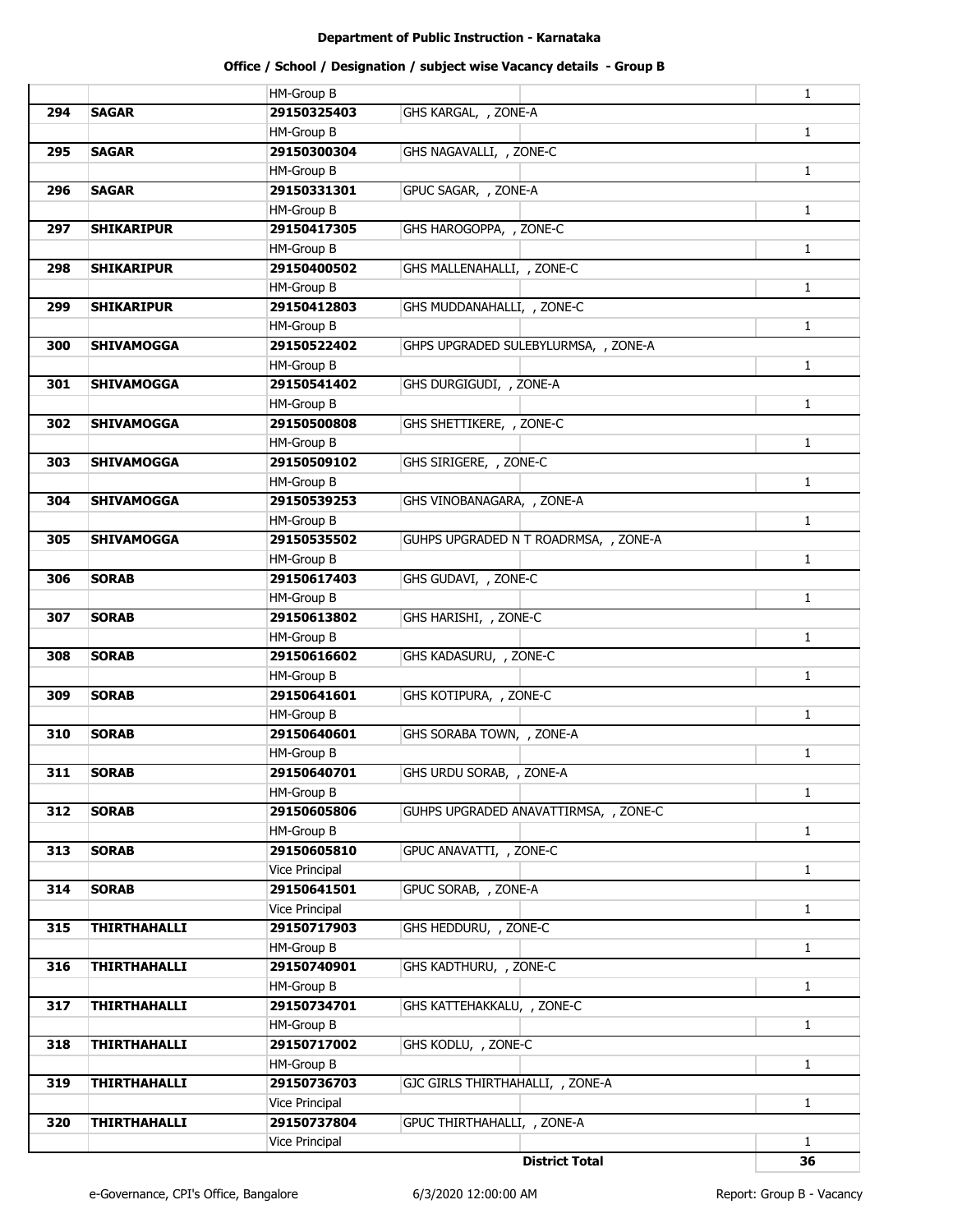|     |                     | District:                 | <b>TUMKUR</b>                                                  |              |
|-----|---------------------|---------------------------|----------------------------------------------------------------|--------------|
| 321 | CHIKKANAYAKANAHALLI | 29180121003               | GCHS BADAKEGUDLU, , ZONE-C                                     |              |
|     |                     | HM-Group B                |                                                                | $\mathbf{1}$ |
| 322 | CHIKKANAYAKANAHALLI | 29180117604               | GHS C N HALLI Ward-2, , ZONE-A                                 |              |
|     |                     | HM-Group B                |                                                                | $\mathbf{1}$ |
| 323 | CHIKKANAYAKANAHALLI | 29180120503               | GHS DABBAGUNTE, , ZONE-C                                       |              |
|     |                     | <b>HM-Group B</b>         |                                                                | $\mathbf{1}$ |
| 324 | CHIKKANAYAKANAHALLI | 29180120309               | GHS DASUDI, , ZONE-C                                           |              |
|     |                     | HM-Group B                |                                                                | $\mathbf{1}$ |
| 325 | CHIKKANAYAKANAHALLI | 29180108808               | GHS GUBEHALLI, , ZONE-C                                        |              |
|     |                     | <b>HM-Group B</b>         |                                                                | $\mathbf{1}$ |
| 326 | CHIKKANAYAKANAHALLI | 29180104804               | GHS HULIYAR THAMMADIHALLI, , ZONE-C                            |              |
|     |                     | HM-Group B                |                                                                | $\mathbf{1}$ |
| 327 | CHIKKANAYAKANAHALLI | 29180111003               | GHS THEERTHAPURA, , ZONE-C                                     |              |
|     |                     |                           |                                                                |              |
|     |                     | HM-Group B                |                                                                | $\mathbf{1}$ |
| 328 | <b>GUBBI</b>        | 29180216004               | GCHS K KALLAHALLI, , ZONE-C                                    |              |
|     |                     | HM-Group B                |                                                                | $\mathbf{1}$ |
| 329 | <b>GUBBI</b>        | 29180205703               | GCHS THYAGATUR, , ZONE-C                                       |              |
|     |                     | HM-Group B                |                                                                | $\mathbf{1}$ |
| 330 | <b>KUNIGAL</b>      | 29181005805               | GCHS TAVAREKERE, , ZONE-C                                      |              |
|     |                     | HM-Group B                |                                                                | $\mathbf{1}$ |
| 331 | <b>KUNIGAL</b>      | 29181002703               | GCHS VALGEREPURA, , ZONE-C                                     |              |
|     |                     | HM-Group B                |                                                                | $\mathbf{1}$ |
| 332 | <b>KUNIGAL</b>      | 29181003502               | GHS KODAVATTI, , ZONE-C                                        |              |
|     |                     | HM-Group B                |                                                                | $\mathbf{1}$ |
| 333 | <b>KUNIGAL</b>      | 29181004502               | GHS YELEKADAKALU, , ZONE-C                                     |              |
|     |                     | HM-Group B                |                                                                | $\mathbf{1}$ |
| 334 | <b>KUNIGAL</b>      | 29181018504               | GOVT. HIGH SCHOOL THEREDAKUPPE, , ZONE-C                       |              |
|     |                     | HM-Group B                |                                                                | $\mathbf{1}$ |
| 335 | <b>KUNIGAL</b>      | 29181019015               | GCPRE-UNIVERSITY COLLEGE HULIYURDURGA, , ZONE-C                |              |
|     |                     | Vice Principal            |                                                                | $\mathbf{1}$ |
| 336 | <b>KUNIGAL</b>      | 29181034601               | GOVT. JUNIOR COLLEGE MAHATHMA GANDHI KUNIGAL Ward-21, , ZONE-A |              |
|     |                     | <b>Vice Principal</b>     |                                                                | $\mathbf{1}$ |
| 337 | <b>TIPTUR</b>       | 29180829402               | GOVT. COMPOSITE HIGH SCHOOL HONGELAKSHMI KSHETRA, , ZONE-C     |              |
|     |                     | HM-Group B                |                                                                | 1            |
| 338 | <b>TIPTUR</b>       | 29180816204               | GOVT. COMPOSITE HIGH SCHOOL THADASUR, , ZONE-C                 |              |
|     |                     | HM-Group B                |                                                                | $\mathbf{1}$ |
| 339 | <b>TIPTUR</b>       | 29180809803               | GOVT. HIGH SCHOOL GANGANAGATTA, , ZONE-C                       |              |
|     |                     | HM-Group B                |                                                                | $\mathbf{1}$ |
| 340 | <b>TIPTUR</b>       | 29180823404               | GOVT. HIGH SCHOOL HALEPALYA TIPTUR Ward-12, , ZONE-A           |              |
|     |                     | HM-Group B                |                                                                | $\mathbf{1}$ |
| 341 | <b>TIPTUR</b>       | 29180803503               | GOVT. COMPOSITE HIGH SCHOOL ALBUR, , ZONE-C                    |              |
|     |                     | HM-Group B                | <b>KANNADA</b>                                                 | $\mathbf{1}$ |
| 342 | <b>TIPTUR</b>       | 29180815002               | GOVT. COMPOSITE HIGH SCHOOL SHIVARA, , ZONE-C                  |              |
|     |                     | HM-Group B                | <b>KANNADA</b>                                                 | $\mathbf{1}$ |
| 343 | <b>TIPTUR</b>       | 29180822804               | GOVT. JUNIOR COLLEGE GIRLS TIPTUR Ward-6, , ZONE-A             |              |
|     |                     | Vice Principal            |                                                                | $\mathbf{1}$ |
| 344 | <b>TUMKUR</b>       | 29180904008               | GCHS HONASIGERE, , ZONE-C                                      |              |
|     |                     | HM-Group B                |                                                                | $\mathbf{1}$ |
| 345 | <b>TUMKUR</b>       | 29180931002               | GCHS JAKKENAHALLI, , ZONE-C                                    |              |
|     |                     | HM-Group B                |                                                                | $\mathbf{1}$ |
| 346 | <b>TURUVEKERE</b>   | 29180716305               | GCHS MUGALUR, , ZONE-C                                         |              |
|     |                     |                           |                                                                |              |
|     |                     | HM-Group B<br>29180704902 |                                                                | $\mathbf{1}$ |
| 347 | <b>TURUVEKERE</b>   |                           | GHS AJJANAHALLI, , ZONE-C                                      |              |
|     |                     | HM-Group B                |                                                                | $\mathbf{1}$ |
| 348 | <b>TURUVEKERE</b>   | 29180713703               | GHS AREMALLENAHALLI, , ZONE-C                                  |              |